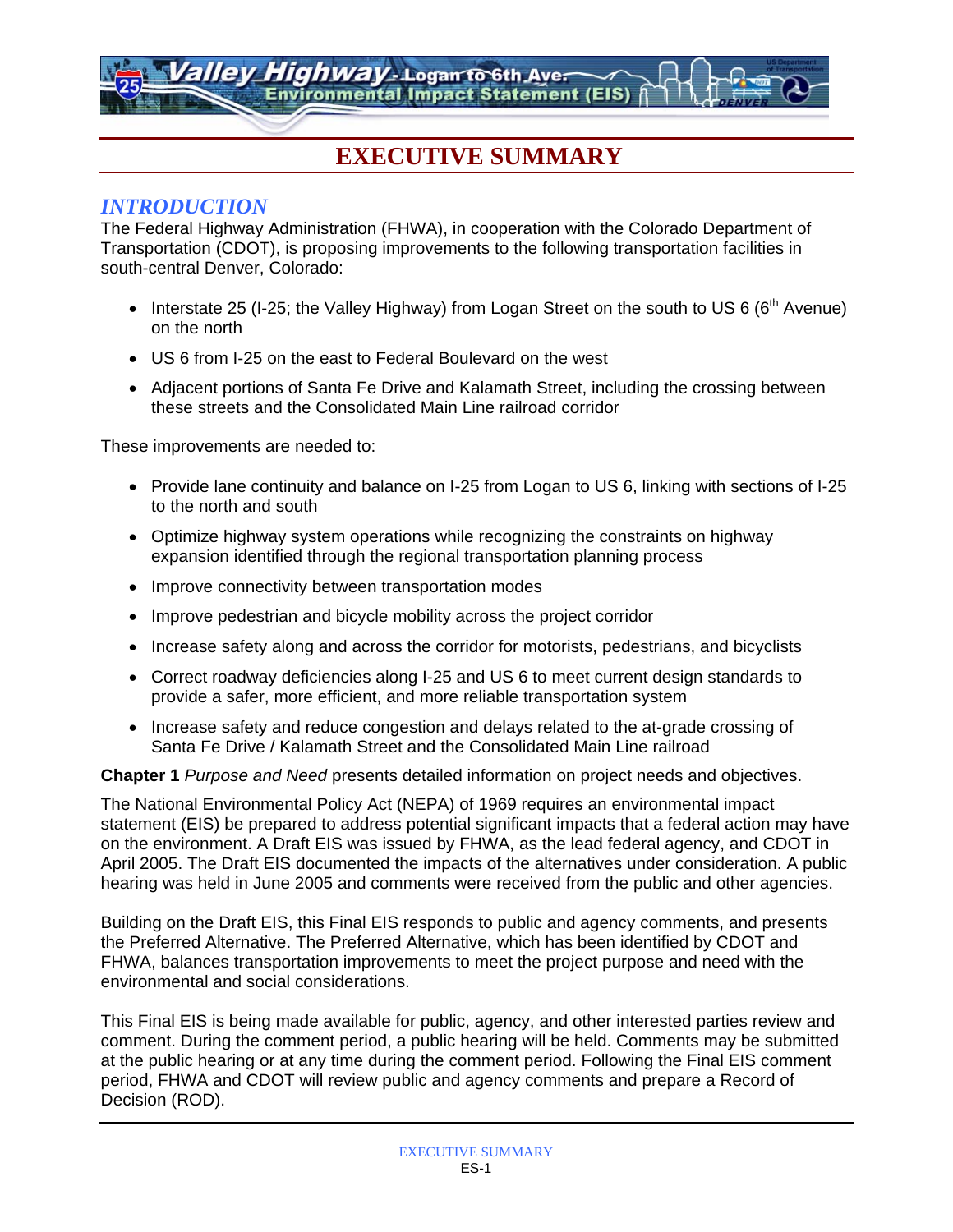# *Highway* - Logan to 6th Aver **Environmental Impact Statement (EIS)**

# *SYSTEM ALTERNATIVES CONSIDERED IN THE DRAFT EIS*

The Draft EIS described the process that was used to develop, evaluate, and eliminate or advance potential alternatives to meet the purpose and need for the project. A No Action Alternative and the following three System Alternatives were considered in detail in the Draft EIS:

- **No Action Alternative** includes only those projects that have committed funds for improvements. This includes completion of the T-REX project and the Broadway Viaduct Replacement Project, which are currently underway. These improvements would be made whether or not any other improvements are made to the Valley Highway corridor. The No Action Alternative is basically a decision not to select a build alternative. The No Action Alternative has been fully evaluated in the EIS and serves as a "baseline" against which other alternatives are compared.
- System Alternative 1 Maximize Use of Existing Right of Way a combination of roadway improvements that provide the narrowest roadway width or/and had the least footprint, or were closest to the current configurations.
- **System Alternative 2 Maximize Operation Performance / Safety** a combination of roadway improvements that provide the most direct travel route, best avoid friction between traffic streams, or reduce traffic signals.
- **System Alternative 3 Maximize Facilitation of Local Objectives** a combination of roadway improvements that attempt to enhance the local street systems operations as well as to best meet local land use and community value goals. System Alternative 3 does not necessarily represent the City and County of Denver's preferred alternative, but rather includes a number of improvements suggested by the City and County of Denver to be evaluated through the EIS process.

These alternatives were fully evaluated in the Draft EIS with regard to transportation benefits and environmental considerations. The detailed evaluation of these alternatives has been carried through in this Final EIS, and is presented in **Chapter 2** *Alternatives*, **Chapter 3** *Transportation Analysis*, and **Chapter 4** *Environmental Consequences and Mitigation Measures*.

## *IDENTIFICATION OF THE PREFERRED ALTERNATIVE*

CDOT and FHWA have identified a Preferred Alternative for the Valley Highway Project that combines elements of the three system alternates that were analyzed in the Draft EIS. The Preferred Alternative does not represent a new alternative, but rather a refinement based in the analysis contained in the Draft EIS and comments received from the public and agencies.

The Preferred Alternative includes the following major elements:

- **I-25 Mainline:** Widening of I-25 to provide a consistent section with four through lanes plus auxiliary lanes in each direction through the project area (these improvements were common to System Alternatives 1,2, and 3 in the Draft EIS)
- **I-25/Broadway:** Tight diamond interchange (these improvements were included in System Alternative 3 in the Draft EIS)
- **I-25/Sante Fe Drive:** Single point urban interchange with a flyover ramp for northbound Santa Fe Drive to northbound I-25 (these improvements were common to System Alternatives 1,2, and 3 in the Draft EIS)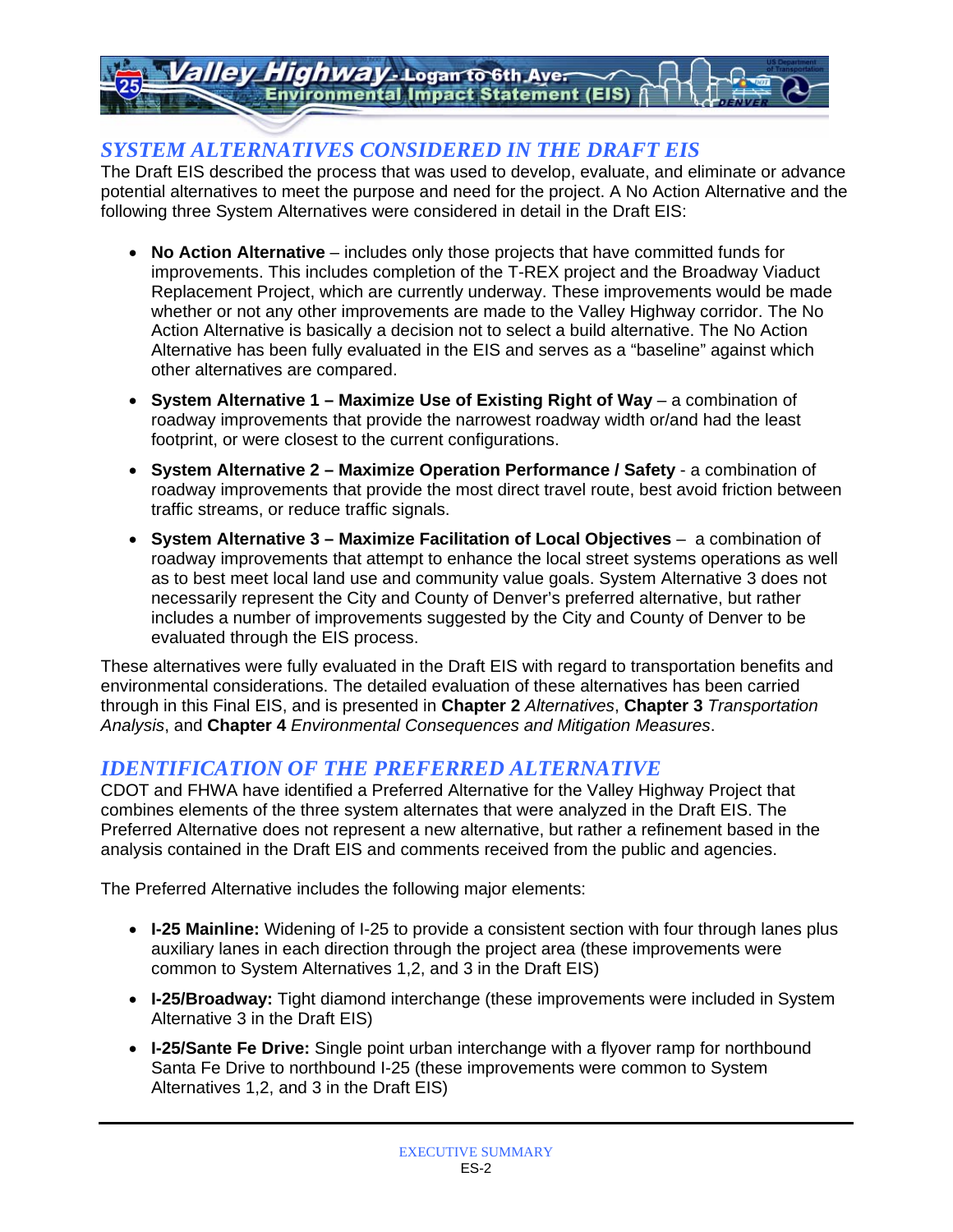• **I-25/Alameda/Santa Fe/Kalamath:** Offset partial urban interchange at I-25 and Alameda Avenue; Santa Fe Drive and Kalamath Street grade separated under the railroad close to their current alignments (these improvements were included in System Alternative 1 in the Draft EIS)

**Environmental Impact Statement (EIS)** 

*Highway -* Logan to 6th Aver

• **US 6:** Ramp improvements at the I-25/US 6 interchange; Closure of the Bryant Street interchange; Diamond interchange at US 6/ Federal Boulevard with slip ramps to Bryant Street and a braided ramp from Federal Boulevard to eastbound US 6; reconstruction of US 6 with collector-distributor roads/auxiliary lanes through the project area (these improvements were included in System Alternative 2 in the Draft EIS)

Following identification of the major elements of the Preferred Alternative, CDOT and FHWA reviewed the elements in light of comments that had been received on the Draft EIS to establish whether any refinements should be made to the elements to address specific concerns. This resulted in a number of refinements being made to the Preferred Alternative, as follows:

| Location      | <b>Refinement to Preferred Alternative</b>        | <b>Reason for Refinement</b>                          |
|---------------|---------------------------------------------------|-------------------------------------------------------|
| I-25/Broadway | Retain signal and full movement operation at      | Improved access to RTD station and park-n-Ride;       |
|               | Broadway and Kentucky Avenue (instead of right-   | avoids introduction of buses onto Exposition between  |
|               | in right-out access)                              | Broadway and Lincoln St.                              |
| I-25/Alameda  | Add auxiliary lane on westbound Alameda Avenue    | Improved operations                                   |
|               | from Kalamath Street to northbound I-25 ramp      |                                                       |
| I-25/Alameda  | Add auxiliary right turn lane on northbound Lipan | Improved operations                                   |
|               | Street at Alameda Avenue                          |                                                       |
| Santa Fe/     | Alignment refinements to Santa Fe Drive at CML    | To enhance constructability and local business access |
| Kalamath/ CML | and refinement of the bicycle/pedestrian bridge   |                                                       |
|               | connection                                        |                                                       |
| US 6/Federal  | Reposition braided ramp entrance to south side of | Improved operations realized through easier weaving;  |
|               | combined ramp                                     | ease of signing; and improved driver expectancy       |
| US 6/Federal  | Reconfiguration/reconstruction of Barnum East     | To maintain and enhance park function to minimizes    |
|               | Park with the acquisition of additional property  | harm to the park                                      |

These refinements have been included in the Preferred Alternative as presented and analyzed in this Final EIS. The Preferred Alternative is described in detail in **Chapter 2** *Alternatives*.

The Preferred Alternative balances transportation improvements with social and environmental considerations. CDOT and FHWA have concluded that the Preferred Alternative:

- meets the project purpose and need
- is feasible to build
- does not restrict consideration of alternatives for other reasonably foreseeable transportation improvements
- meets the long-term vision
- meets the needs or objectives of social, economic and environmental concerns
- is the Environmentally Preferable Alternative in accordance with CEQ
- is the Least Environmentally Damaging Practicable Alternative in accordance with Clean Water Act Guidelines [404(b)(1)]
- best avoids and/or minimize harm to Section 4(f) properties
- has general public acceptance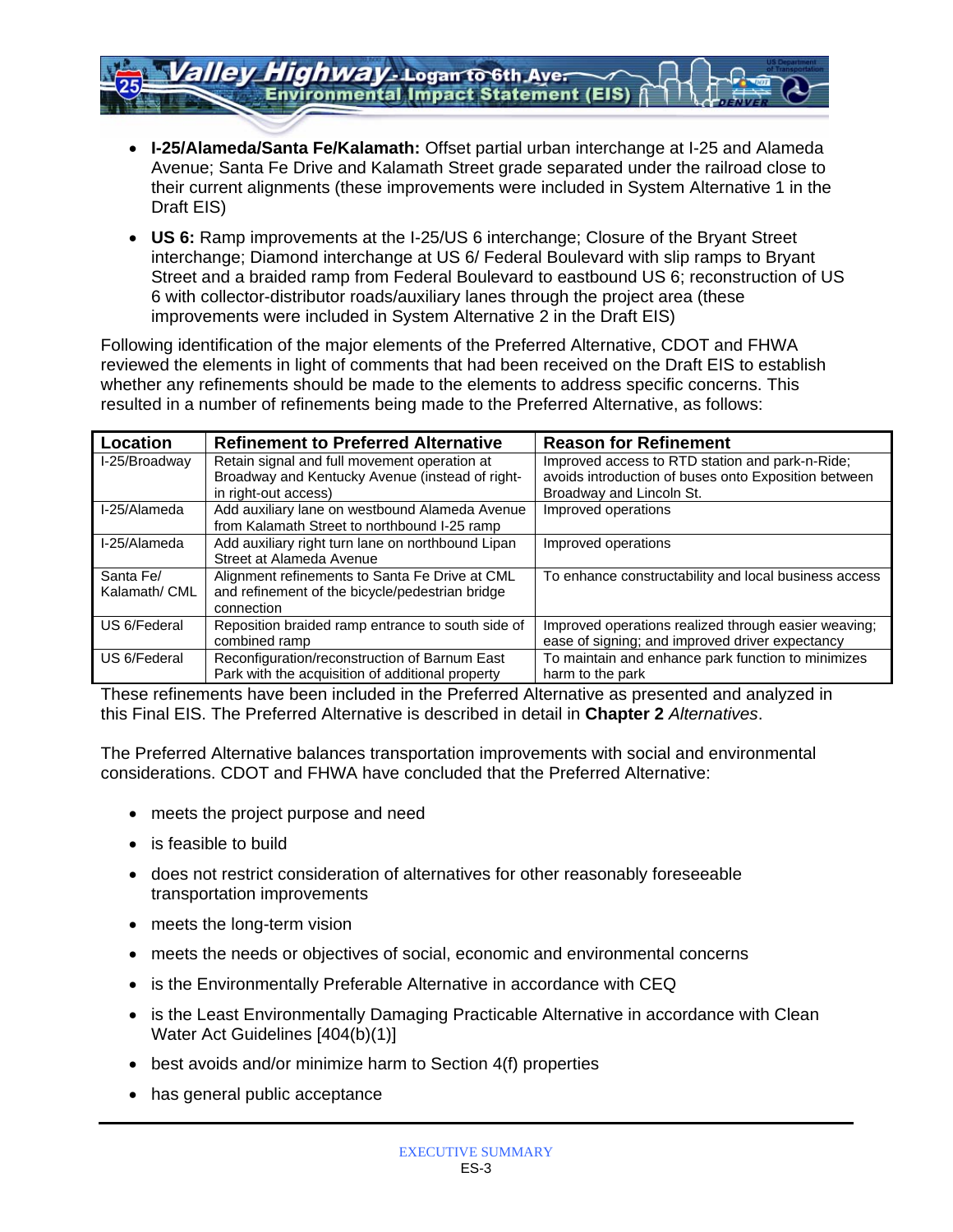Highway - Logan to 6th Ave.  $\sqrt{27}$ 

The *relative operational performance* of the system alternatives, including the Preferred Alternative, has been evaluated in detail and can be summarized as follows:

| Legend<br>$=$ Best<br>$=$ Moderate<br>$=$ Worst | Federal / 1-25<br>/9 SQ<br>Area | Interchange<br>Broadway<br>Area | Interchange<br><b>Alameda</b><br>Area | Interchange<br>$_{\rm Fe}$<br>Santa<br>Area | Operations<br>Freeway<br>Overall | <b>Intersection Hours</b><br>of Congestion<br>Signalized | Operations<br><b>Surface</b><br>Overall<br><b>Street</b> | Operations<br>Overall |
|-------------------------------------------------|---------------------------------|---------------------------------|---------------------------------------|---------------------------------------------|----------------------------------|----------------------------------------------------------|----------------------------------------------------------|-----------------------|
| <b>No Action</b>                                |                                 |                                 |                                       |                                             |                                  |                                                          |                                                          |                       |
| <b>System</b><br><b>Alternative 1</b>           |                                 |                                 |                                       |                                             |                                  |                                                          |                                                          |                       |
| <b>System</b><br><b>Alternative 2</b>           |                                 |                                 |                                       |                                             |                                  |                                                          |                                                          |                       |
| <b>System</b><br><b>Alternative 3</b>           | P                               |                                 |                                       |                                             |                                  |                                                          |                                                          |                       |
| <b>Preferred</b><br><b>Alternative</b>          |                                 |                                 |                                       |                                             |                                  |                                                          |                                                          |                       |

The *relative safety performance* of the system alternatives, including the Preferred Alternative, can be summarized as follows:

| Legend<br>Best<br>$=$<br>$=$ Moderate<br>$=$ Worst | US 6 Freeway<br>and<br>Interchanges | <b>I-25 Mainline</b><br>Freeway | Interchange<br>Broadway<br>Area | hange<br>£<br>Intercl<br>Santa<br>Area | Alameda<br>Interchange<br>Area | <b>Overall Safety</b> |
|----------------------------------------------------|-------------------------------------|---------------------------------|---------------------------------|----------------------------------------|--------------------------------|-----------------------|
| <b>No Action</b>                                   |                                     |                                 |                                 |                                        |                                |                       |
| <b>System</b><br><b>Alternative 1</b>              |                                     |                                 |                                 |                                        |                                |                       |
| <b>System</b><br><b>Alternative 2</b>              |                                     |                                 |                                 |                                        |                                |                       |
| <b>System</b><br><b>Alternative 3</b>              |                                     |                                 |                                 |                                        |                                |                       |
| <b>Preferred</b><br><b>Alternative</b>             |                                     |                                 |                                 |                                        |                                |                       |

**Chapter 3** *Transportation Analysis* provides detail regarding operations and safety.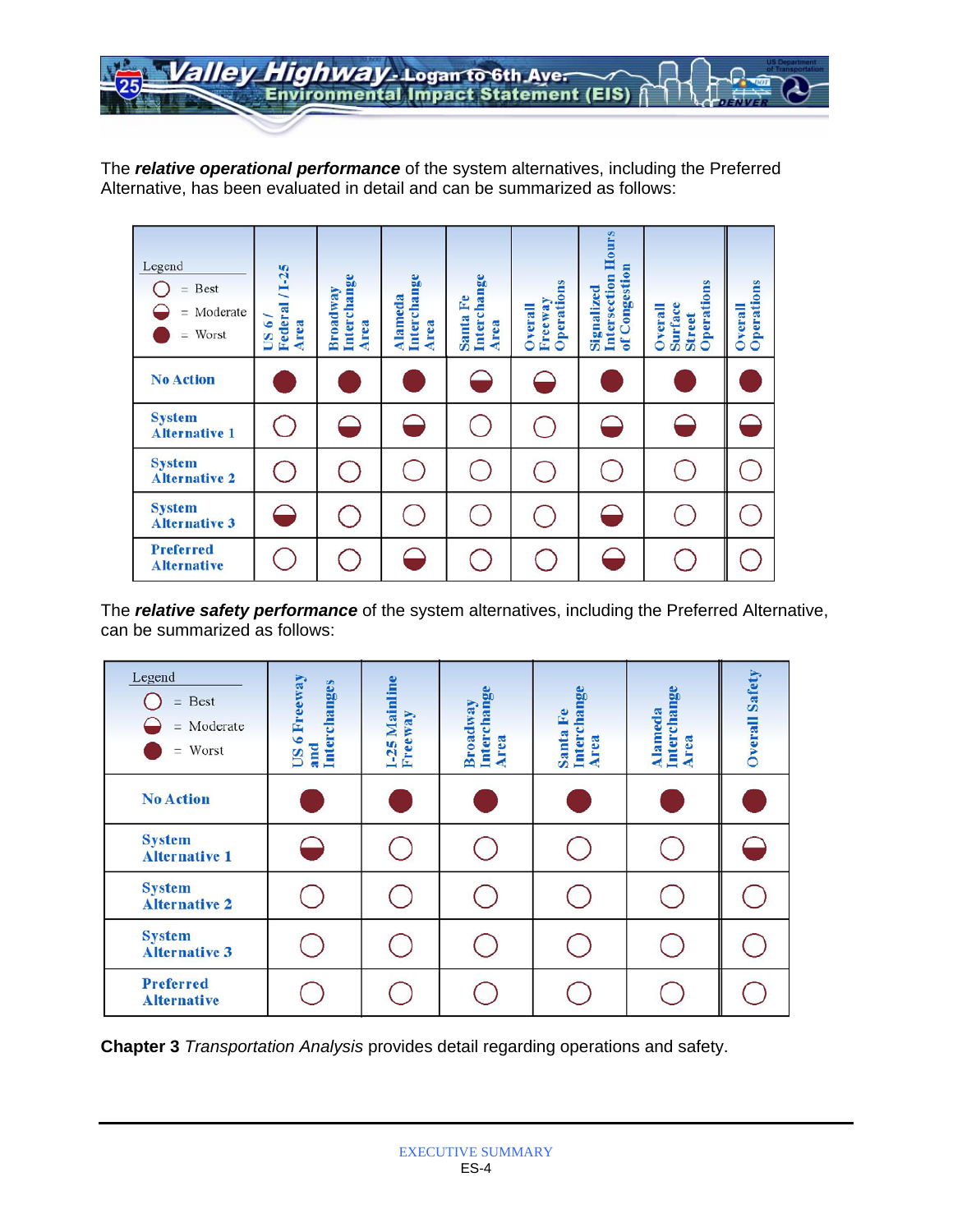Highway-Logan to 6th Ave. allev

# *ENVIRONMENTAL IMPACTS*

The environmental impacts of the system alternatives, including the Preferred Alternative are summarized over the next seven pages.

| <b>No Action</b><br><b>Alternative</b>                                 | <b>System Alternative 1</b>                                                                                                                                                        | <b>System Alternative 2</b>                                                                                                                                                     | <b>System Alternative 3</b>                                                                                                                                                     | <b>Preferred Alternative</b>                                                                                                                                                    |
|------------------------------------------------------------------------|------------------------------------------------------------------------------------------------------------------------------------------------------------------------------------|---------------------------------------------------------------------------------------------------------------------------------------------------------------------------------|---------------------------------------------------------------------------------------------------------------------------------------------------------------------------------|---------------------------------------------------------------------------------------------------------------------------------------------------------------------------------|
|                                                                        |                                                                                                                                                                                    | <b>Socio-Economics and Community</b>                                                                                                                                            |                                                                                                                                                                                 |                                                                                                                                                                                 |
| No land use<br>impacts.                                                | Displacement of<br>businesses mostly in<br>Areas of Change <sup>1</sup> as<br>established by the City<br>and County of Denver in<br><b>Blueprint Denver.</b><br>No displacement of | Displacement of<br>businesses mostly in<br>Areas of Change <sup>1</sup> as<br>established by the City<br>and County of Denver in<br><b>Blueprint Denver.</b><br>Displacement of | Displacement of<br>businesses mostly in<br>Areas of Change <sup>1</sup> as<br>established by the City<br>and County of Denver in<br><b>Blueprint Denver.</b><br>Displacement of | Displacement of<br>businesses mostly in<br>Areas of Change <sup>1</sup> as<br>established by the City<br>and County of Denver in<br><b>Blueprint Denver.</b><br>Displacement of |
|                                                                        | residences.                                                                                                                                                                        | residences.                                                                                                                                                                     | residences.                                                                                                                                                                     | residences.                                                                                                                                                                     |
| No pedestrian and<br>bicycle<br>improvements.                          | Pedestrian and bicycle<br>improvements.                                                                                                                                            | Pedestrian and bicycle<br>improvements.                                                                                                                                         | Pedestrian and bicycle<br>improvements.                                                                                                                                         | Pedestrian and bicycle<br>improvements.                                                                                                                                         |
| Continued safety                                                       | Improved safety;                                                                                                                                                                   | Improved safety;                                                                                                                                                                | Improved safety;                                                                                                                                                                | Improved safety;                                                                                                                                                                |
| problems and                                                           | replacement/                                                                                                                                                                       | replacement/                                                                                                                                                                    | replacement/                                                                                                                                                                    | replacement/                                                                                                                                                                    |
| deteriorating                                                          | improvement of                                                                                                                                                                     | improvement of                                                                                                                                                                  | improvement of                                                                                                                                                                  | improvement of                                                                                                                                                                  |
| facilities.                                                            | deteriorating facilities.                                                                                                                                                          | deteriorating facilities.                                                                                                                                                       | deteriorating facilities.                                                                                                                                                       | deteriorating facilities.                                                                                                                                                       |
| Increased cut-<br>through traffic due<br>to congestion on<br>highways. | Reduced cut-through<br>traffic due to reduction in<br>congestion.                                                                                                                  | Reduced cut-through<br>traffic due to reduction in<br>congestion.                                                                                                               | Reduced cut-through<br>traffic due to reduction in<br>congestion.                                                                                                               | Reduced cut-through<br>traffic due to reduction in<br>congestion                                                                                                                |
|                                                                        |                                                                                                                                                                                    | <b>Right-of-Way and Displacements</b>                                                                                                                                           |                                                                                                                                                                                 |                                                                                                                                                                                 |
| No right-of-way                                                        | Requires acquisition of                                                                                                                                                            | Requires acquisition of                                                                                                                                                         | Requires acquisition of                                                                                                                                                         | Requires acquisition of                                                                                                                                                         |
| impacts.                                                               | 18 acres of right-of-way.                                                                                                                                                          | 29 acres of right-of-way.                                                                                                                                                       | 21 acres of right-of-way.                                                                                                                                                       | 21 acres of right-of-way                                                                                                                                                        |
| No business or                                                         | No displacement of                                                                                                                                                                 | Displacement of                                                                                                                                                                 | Displacement of                                                                                                                                                                 | Displacement of 3                                                                                                                                                               |
| residential                                                            | residences.                                                                                                                                                                        | 9 residences.                                                                                                                                                                   | 3 residences.                                                                                                                                                                   | residences                                                                                                                                                                      |
| displacement                                                           | Full purchase of 32                                                                                                                                                                | Full purchase of 60                                                                                                                                                             | Full purchase of 39                                                                                                                                                             | Full purchase of 36                                                                                                                                                             |
| impacts.                                                               | properties.                                                                                                                                                                        | properties.                                                                                                                                                                     | properties.                                                                                                                                                                     | properties                                                                                                                                                                      |
|                                                                        | Partial purchase of 38                                                                                                                                                             | Partial purchase of 28                                                                                                                                                          | Partial purchase of 36                                                                                                                                                          | Partial purchase of 33                                                                                                                                                          |
|                                                                        | properties                                                                                                                                                                         | properties.                                                                                                                                                                     | properties.                                                                                                                                                                     | properties                                                                                                                                                                      |
|                                                                        | Access modification to                                                                                                                                                             | Access modification to 13                                                                                                                                                       | Access modification to                                                                                                                                                          | Access modification to                                                                                                                                                          |
|                                                                        | 16 properties.                                                                                                                                                                     | properties.                                                                                                                                                                     | 14 properties.                                                                                                                                                                  | 17 properties                                                                                                                                                                   |
|                                                                        | Displacement of                                                                                                                                                                    | Displacement of                                                                                                                                                                 | Displacement of                                                                                                                                                                 | Displacement of 30                                                                                                                                                              |
|                                                                        | 25 businesses                                                                                                                                                                      | 51 businesses.                                                                                                                                                                  | 38 businesses.                                                                                                                                                                  | businesses.                                                                                                                                                                     |
| No relocation of                                                       | Relocation of                                                                                                                                                                      | Relocation of                                                                                                                                                                   | Relocation of                                                                                                                                                                   | Relocation of                                                                                                                                                                   |
| Consolidated                                                           | <b>Consolidated Main Line</b>                                                                                                                                                      | <b>Consolidated Main Line</b>                                                                                                                                                   | <b>Consolidated Main Line</b>                                                                                                                                                   | <b>Consolidated Main Line</b>                                                                                                                                                   |
| Mainline Railroad.                                                     | railroad.                                                                                                                                                                          | railroad.                                                                                                                                                                       | railroad.                                                                                                                                                                       | railroad.                                                                                                                                                                       |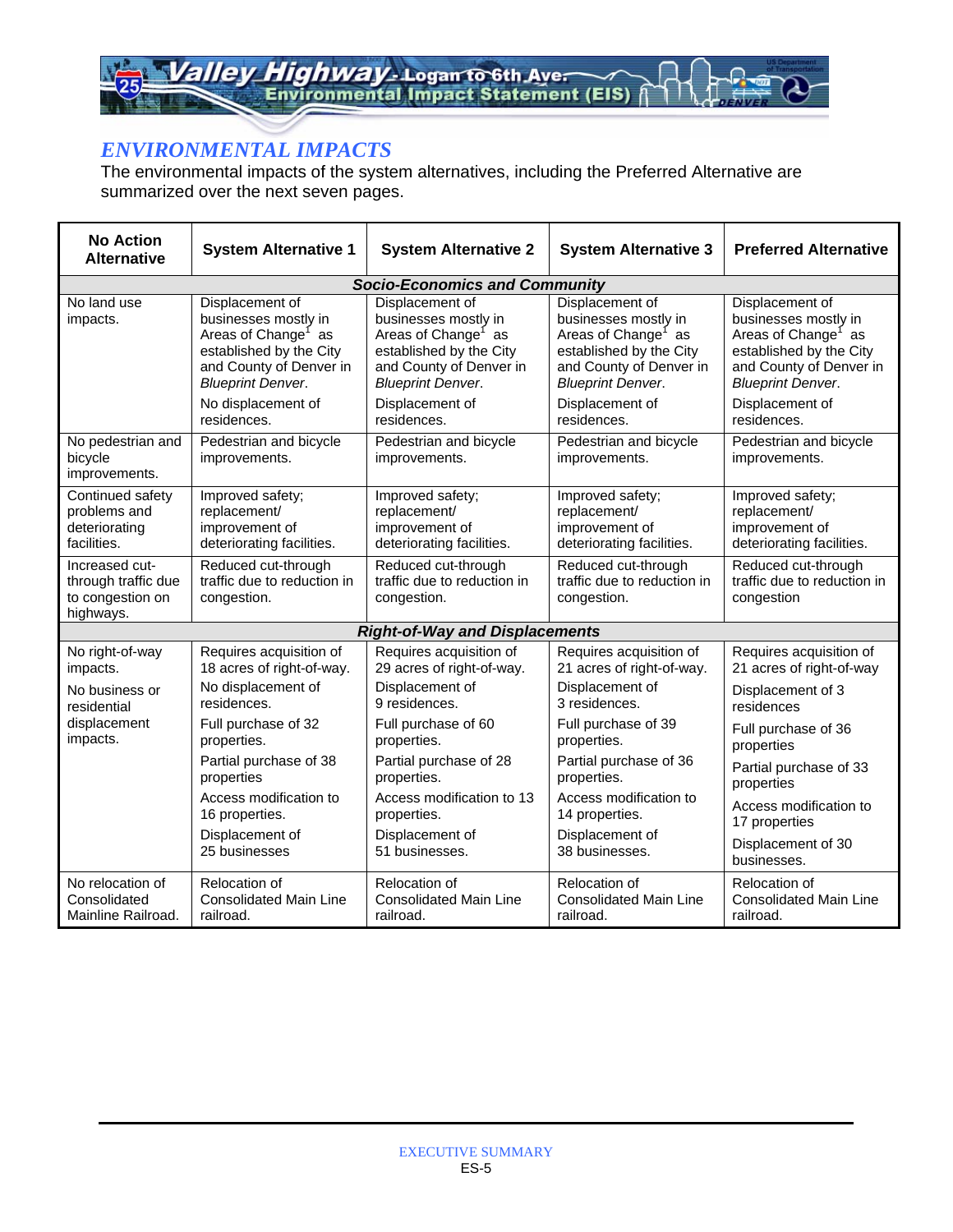| <b>No Action</b><br><b>Alternative</b>                                                                                               | <b>System Alternative 1</b>                                                                                                                     | <b>System Alternative 2</b>                                                                                                                                                                                                                                              | <b>System Alternative 3</b>                                                                                                                                                                                                                 | <b>Preferred Alternative</b>                                                                                                                                       |
|--------------------------------------------------------------------------------------------------------------------------------------|-------------------------------------------------------------------------------------------------------------------------------------------------|--------------------------------------------------------------------------------------------------------------------------------------------------------------------------------------------------------------------------------------------------------------------------|---------------------------------------------------------------------------------------------------------------------------------------------------------------------------------------------------------------------------------------------|--------------------------------------------------------------------------------------------------------------------------------------------------------------------|
|                                                                                                                                      |                                                                                                                                                 | <b>Parks and Recreation</b>                                                                                                                                                                                                                                              |                                                                                                                                                                                                                                             |                                                                                                                                                                    |
| Continued poor<br>east-west<br>connection to<br>South Platte Trail<br>at Alameda<br>Avenue.                                          | Improved east-west<br>connection to South<br>Platte Trail at Bayaud<br>Avenue.                                                                  | Improved east-west<br>connection to South Platte<br>Trail at Bayaud Avenue.                                                                                                                                                                                              | Improved east-west<br>connection to South<br>Platte Trail at Bayaud<br>Avenue.                                                                                                                                                              | Improved east-west<br>connection to South<br>Platte Trail at Bayaud<br>Avenue.                                                                                     |
| No impacts to<br>existing parks.                                                                                                     | Requires use of small<br>parts of Barnum (0.01<br>acre), Barnum North<br>(0.02 acre), and Barnum<br>East (0.16 acre) parks.                     | Requires use of small<br>parts of Barnum (0.01<br>acre) and Barnum North<br>(0.05 acre) parks, and a<br>substantial portion of<br>Barnum East (1.54 acres)<br>park.                                                                                                      | Requires use of small<br>parts of Barnum (0.02<br>acre), Barnum North<br>(0.40 acre), and Barnum<br>East (0.14 acre) parks.                                                                                                                 | Requires use of small<br>parts of Barnum (0.01<br>acre) and Barnum North<br>(0.05 acre) parks, and a<br>substantial portion of<br>Barnum East (1.54 acre)<br>park. |
|                                                                                                                                      |                                                                                                                                                 | <b>Aesthetics and Urban Design</b>                                                                                                                                                                                                                                       |                                                                                                                                                                                                                                             |                                                                                                                                                                    |
| No change in<br>current poor<br>aesthetics and<br>deteriorating<br>visual condition of<br>aging structures.                          | Improvements to<br>highway landscapes,<br>retaining walls, high-mast<br>lighting, signage, slope<br>and ditch paving, and<br>concrete barriers. | Improvements to highway<br>landscapes, retaining<br>walls, high-mast lighting,<br>signage, slope and ditch<br>paving, and concrete<br>barriers.                                                                                                                          | Improvements to<br>highway landscapes,<br>retaining walls, high-mast<br>lighting, signage, slope<br>and ditch paving, and<br>concrete barriers.                                                                                             | Improvements to<br>highway landscapes,<br>retaining walls, high-mast<br>lighting, signage, slope<br>and ditch paving, and<br>concrete barriers                     |
| Completion of T-<br>REX project and I-<br>25 / Broadway<br>viaduct will<br>improve<br>aesthetics at<br>southern limit of<br>project. | Positive visual effect<br>from movement of<br>northbound I-25 on-ramp<br>from Broadway away<br>from residential area.                           | Positive visual effect from<br>movement of northbound<br>I-25 on-ramp from<br>Broadway away from<br>residential area.<br>Grade separation of<br>southbound Broadway to<br>southbound I-25 would<br>have a negative visual<br>effect if a flyover structure<br>were used. | Positive visual effect<br>from movement of<br>northbound I-25 on-ramp<br>from Broadway away<br>from residential area.                                                                                                                       | Positive visual effect<br>from movement of<br>northbound I-25 on-ramp<br>from Broadway away<br>from residential area.                                              |
| No change at I-25<br>and<br>Santa Fe Drive.                                                                                          | Increased visibility of<br>northbound I-25 on-ramp<br>from northbound Santa<br>Fe Drive.                                                        | Increased visibility of<br>northbound I-25 on-ramp<br>from northbound Santa Fe<br>Drive.                                                                                                                                                                                 | Increased visibility of<br>northbound I-25 on-ramp<br>from northbound Santa<br>Fe Drive.                                                                                                                                                    | Increased visibility of<br>northbound I-25 on-ramp<br>from northbound Santa<br>Fe Drive.                                                                           |
| No change at<br>Santa Fe<br>Drive/Kalamath<br>Street and the<br><b>Consolidated Main</b><br>Line.                                    | Canyon-like effect of<br>grade separation of<br>Santa Fe Drive /<br>Kalamath Street below<br>the Consolidated Main<br>Line.                     | Canyon-like effect of<br>grade separation of Santa<br>Fe Drive / Kalamath Street<br>below the Consolidated<br>Main Line.<br>Visibility of elevated grade<br>separation structure<br>carrying Santa Fe /<br>Kalamath Street over<br>Alameda Avenue.                       | Canyon-like effect of<br>grade separation of<br>Santa Fe Drive /<br>Kalamath Street below<br>the Consolidated Main<br>Line.<br>Canyon-like effect of<br>grade separation of<br>Santa Fe Drive /<br>Kalamath Street below<br>Alameda Avenue. | Canyon-like effect of<br>grade separation of<br>Santa Fe Drive /<br>Kalamath Street below<br>the Consolidated Main<br>Line.                                        |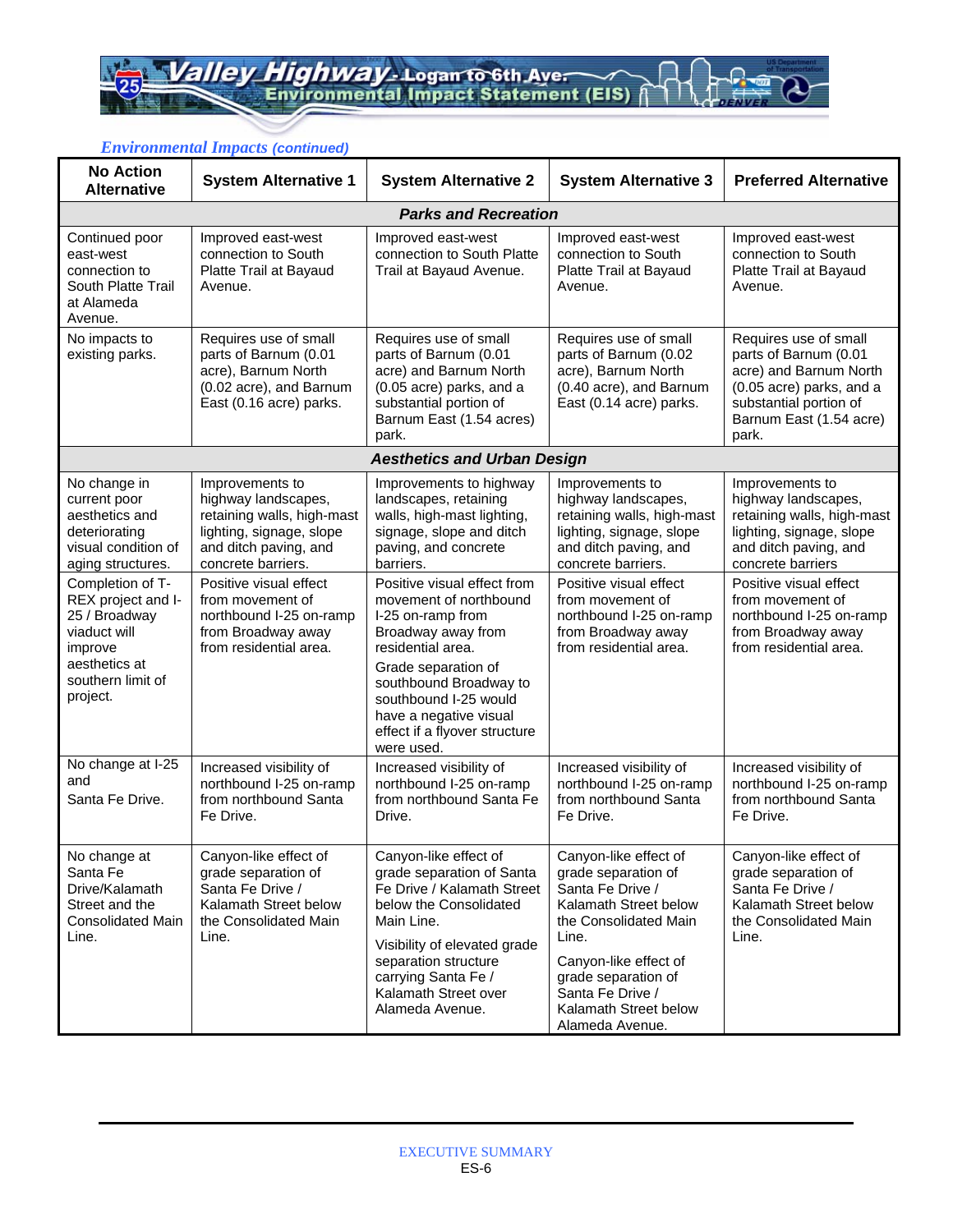| <b>No Action</b><br><b>Alternative</b>                                                                    | <b>System Alternative 1</b>                                                                         | <b>System Alternative 2</b>                                                                          | <b>System Alternative 3</b>                                                                          | <b>Preferred Alternative</b>                                                                        |
|-----------------------------------------------------------------------------------------------------------|-----------------------------------------------------------------------------------------------------|------------------------------------------------------------------------------------------------------|------------------------------------------------------------------------------------------------------|-----------------------------------------------------------------------------------------------------|
|                                                                                                           |                                                                                                     | <b>Air Quality</b>                                                                                   |                                                                                                      |                                                                                                     |
| Poorer air quality<br>due to increased                                                                    | Improved air quality due<br>to improved traffic flow.                                               | Improved air quality due to<br>improved traffic flow.                                                | Improved air quality due<br>to improved traffic flow.                                                | Improved air quality due<br>to improved traffic flow.                                               |
| traffic congestion.                                                                                       | Temporary increase in<br>air emissions during<br>construction.                                      | Temporary increase in air<br>emissions during<br>construction.                                       | Temporary increase in<br>air emissions during<br>construction.                                       | Temporary increase in<br>air emissions during<br>construction.                                      |
|                                                                                                           |                                                                                                     | <b>Noise and Vibration</b>                                                                           |                                                                                                      |                                                                                                     |
| Approximately 66<br>residences would<br>exceed noise<br>abatement criteria.                               | Approximately 66<br>residences would exceed<br>noise abatement criteria.                            | Approximately 52<br>residences would exceed<br>noise abatement criteria.                             | Approximately 58<br>residences would exceed<br>noise abatement criteria.                             | Approximately 55<br>residences would exceed<br>noise abatement criteria                             |
| Noise abatement<br>criteria exceeded<br>in portions of the                                                | Noise abatement criteria<br>exceeded in portions of<br>the following parks:                         | Noise abatement criteria<br>exceeded in portions of<br>the following parks:                          | Noise abatement criteria<br>exceeded in portions of<br>the following parks:                          | Noise abatement criteria<br>exceeded in portions of<br>the following parks:                         |
| following parks:                                                                                          | - Barnum Park                                                                                       | - Barnum Park                                                                                        | - Barnum Park                                                                                        | - Barnum Park                                                                                       |
| - Barnum Park                                                                                             | - Barnum Park East                                                                                  | - Barnum Park East                                                                                   | - Barnum Park East                                                                                   | - Barnum Park North                                                                                 |
| - Barnum Park<br>East                                                                                     | - Barnum Park North                                                                                 | - Barnum Park North                                                                                  | - Barnum Park North                                                                                  | - Frog Hollow Park                                                                                  |
| - Barnum Park                                                                                             | - Frog Hollow Park                                                                                  | - Frog Hollow Park                                                                                   | - Frog Hollow Park                                                                                   | - Valverde Park                                                                                     |
| North                                                                                                     | - Valverde Park                                                                                     | - Valverde Park                                                                                      | - Valverde Park                                                                                      | - Habitat Park                                                                                      |
| - Frog Hollow Park                                                                                        | - Habitat Park                                                                                      | - Habitat Park                                                                                       | - Habitat Park                                                                                       | - Vanderbilt Park                                                                                   |
| - Valverde Park                                                                                           | - Vanderbilt Park                                                                                   | - Vanderbilt Park                                                                                    | - Vanderbilt Park                                                                                    | - Vanderbilt Park East                                                                              |
| - Habitat Park                                                                                            | - Vanderbilt Park East                                                                              | - Vanderbilt Park East                                                                               | - Vanderbilt Park East                                                                               |                                                                                                     |
| - Vanderbilt Park<br>- Vanderbilt Park<br>East                                                            |                                                                                                     |                                                                                                      |                                                                                                      |                                                                                                     |
| Noise abatement<br>criteria would be<br>exceeded along<br>portions of the<br>South Platte River<br>Trail. | Noise abatement criteria<br>would be exceeded<br>along portions of the<br>South Platte River Trail. | Noise abatement criteria<br>would be exceeded along<br>portions of the South<br>Platte River Trail.  | Noise abatement criteria<br>would be exceeded<br>along portions of the<br>South Platte River Trail.  | Noise abatement criteria<br>would be exceeded<br>along portions of the<br>South Platte River Trail. |
| 56 commercial<br>properties would<br>exceed the noise<br>abatement criteria.                              | 54 commercial properties<br>would exceed the noise<br>abatement criteria.                           | 37 commercial properties<br>would exceed the noise<br>abatement criteria.                            | 38 commercial properties<br>would exceed the noise<br>abatement criteria.                            | 42 commercial properties<br>would exceed the noise<br>abatement criteria.                           |
| No vibration<br>impacts.                                                                                  | No vibration impacts.                                                                               | No vibration impacts.                                                                                | No vibration impacts.                                                                                | No vibration impacts                                                                                |
|                                                                                                           |                                                                                                     | <b>Historic and Archaeological Preservation</b>                                                      |                                                                                                      |                                                                                                     |
| No impacts.                                                                                               | No impacts.                                                                                         | Requires replacement of<br>three historic bridges and<br>one historic grade<br>separation structure. | Requires replacement of<br>three historic bridges and<br>one historic grade<br>separation structure. | No impacts.                                                                                         |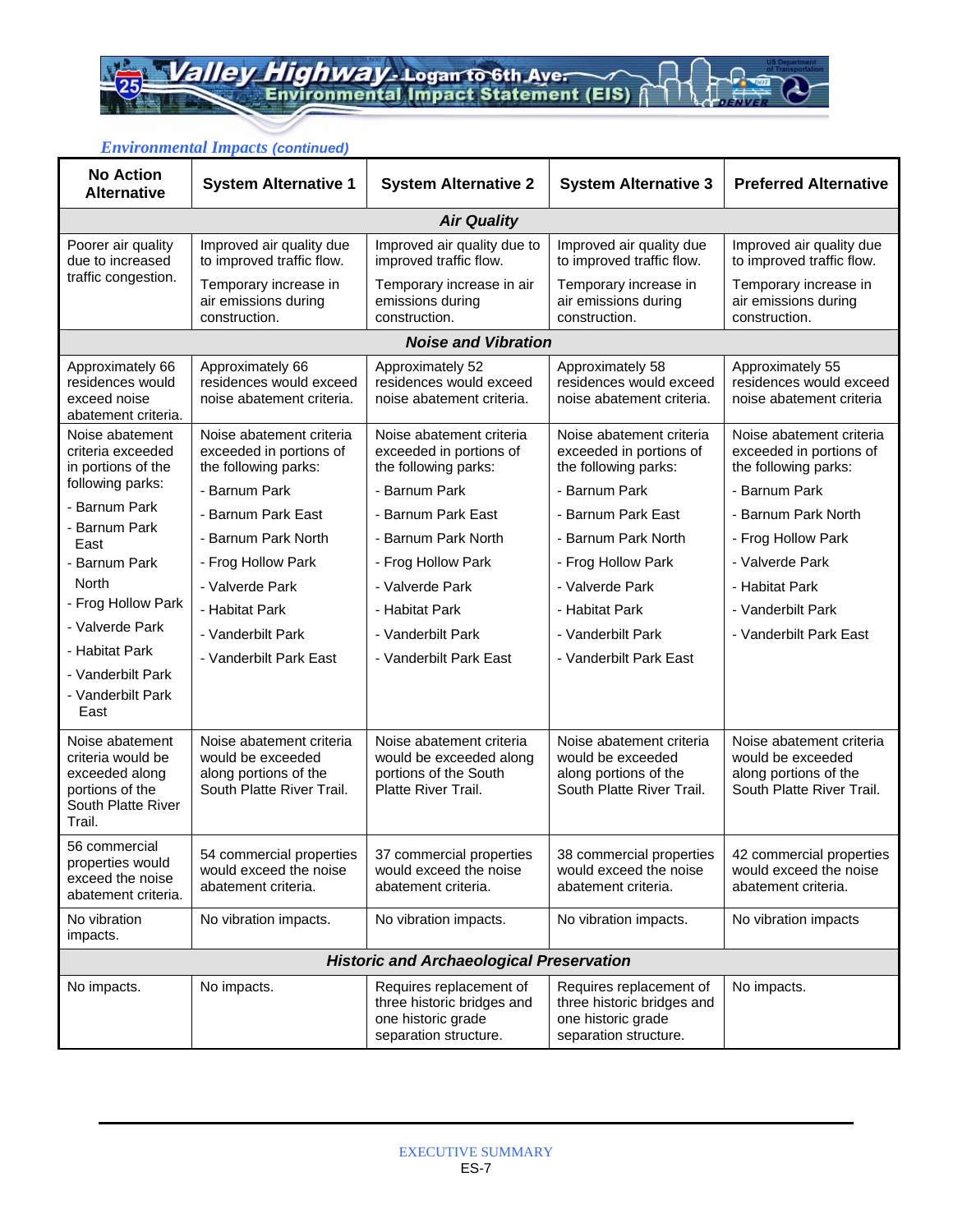| <b>No Action</b><br><b>Alternative</b>                                                                 | $1.91$ $$ $$ $$ $$ $$ $$ $$ $$<br><b>System Alternative 1</b>                                                                                                              | <b>System Alternative 2</b>                                                                                                                                             | <b>System Alternative 3</b>                                                                                                                                                | <b>Preferred Alternative</b>                                                                                                                                               |
|--------------------------------------------------------------------------------------------------------|----------------------------------------------------------------------------------------------------------------------------------------------------------------------------|-------------------------------------------------------------------------------------------------------------------------------------------------------------------------|----------------------------------------------------------------------------------------------------------------------------------------------------------------------------|----------------------------------------------------------------------------------------------------------------------------------------------------------------------------|
|                                                                                                        |                                                                                                                                                                            | Paleontology                                                                                                                                                            |                                                                                                                                                                            |                                                                                                                                                                            |
| No impacts to<br>paleontology.                                                                         | <b>Denver Formation fossils</b><br>may be encountered;<br>monitoring required.                                                                                             | <b>Denver Formation fossils</b><br>may be encountered;<br>monitoring required.                                                                                          | <b>Denver Formation fossils</b><br>may be encountered;<br>monitoring required.                                                                                             | <b>Denver Formation fossils</b><br>may be encountered;<br>monitoring required                                                                                              |
|                                                                                                        |                                                                                                                                                                            | <b>Water Resources</b>                                                                                                                                                  |                                                                                                                                                                            |                                                                                                                                                                            |
| No short-term<br>sediment impacts.                                                                     | Short-term increase in<br>sediment from<br>construction.                                                                                                                   | Short-term increase in<br>sediment from<br>construction.                                                                                                                | Short-term increase in<br>sediment from<br>construction.                                                                                                                   | Short-term increase in<br>sediment from<br>construction.                                                                                                                   |
| No change in area<br>drainage.                                                                         | Increase in impervious<br>drainage area.                                                                                                                                   | Increase in impervious<br>drainage area.                                                                                                                                | Increase in impervious<br>drainage area.                                                                                                                                   | Increase in impervious<br>drainage area.                                                                                                                                   |
| Continued<br>discharge of<br>stormwater<br>directly to the                                             | Consolidate stormwater<br>runoff with fewer outfalls<br>to the South Platte River.                                                                                         | Consolidate stormwater<br>runoff with fewer outfalls<br>to the South Platte River.                                                                                      | Consolidate stormwater<br>runoff with fewer outfalls<br>to the South Platte River.                                                                                         | Consolidate stormwater<br>runoff with fewer outfalls<br>to the South Platte River.                                                                                         |
| South Platte River<br>without benefit of<br>water quality<br>ponds or best<br>management<br>practices. | Improved quality of<br>stormwater discharge<br>due to construction of<br>water quality ponds and<br>best management<br>practices.                                          | Improved quality of<br>stormwater discharge due<br>to construction of water<br>quality ponds and best<br>management practices.                                          | Improved quality of<br>stormwater discharge<br>due to construction of<br>water quality ponds and<br>best management<br>practices.                                          | Improved quality of<br>stormwater discharge<br>due to construction of<br>water quality ponds and<br>best management<br>practices.                                          |
|                                                                                                        |                                                                                                                                                                            | <b>Floodplains</b>                                                                                                                                                      |                                                                                                                                                                            |                                                                                                                                                                            |
| Continued<br>flooding of I-25<br>under Alameda<br>Avenue.                                              | Upstream floodplain<br>elevation reduced by<br>raising the US 6 bridge<br>over the river.                                                                                  | Upstream floodplain<br>elevation reduced by<br>raising the US 6 bridge<br>over the river.                                                                               | Upstream floodplain<br>elevation reduced by<br>raising the US 6 bridge<br>over the river.                                                                                  | Upstream floodplain<br>elevation reduced by<br>raising the US 6 bridge<br>over the river.                                                                                  |
|                                                                                                        | Temporary impacts<br>during replacement of<br>Santa Fe Drive, Alameda<br>Avenue, and US 6<br>bridges and construction<br>of Bayaud Avenue<br>bicycle/pedestrian<br>bridge. | Temporary impacts during<br>replacement of Santa Fe<br>Drive, Alameda Avenue,<br>and US 6 bridges and<br>construction of Bayaud<br>Avenue bicycle/pedestrian<br>bridge. | Temporary impacts<br>during replacement of<br>Santa Fe Drive, Alameda<br>Avenue, and US 6<br>bridges and construction<br>of Bayaud Avenue<br>bicycle/pedestrian<br>bridge. | Temporary impacts<br>during replacement of<br>Santa Fe Drive, Alameda<br>Avenue, and US 6<br>bridges and construction<br>of Bayaud Avenue<br>bicycle/pedestrian<br>bridge. |
|                                                                                                        | Encroachment into<br>floodplain from<br>southbound I-25 off-ramp<br>to Alameda Avenue and<br>I-25 off-ramp to Santa Fe<br>Drive.                                           | Encroachment into<br>floodplain from<br>southbound I-25 off-ramp<br>to Alameda Avenue and I-<br>25 off-ramp to Santa Fe<br>Drive.                                       | Encroachment into<br>floodplain from<br>southbound I-25 off-ramp<br>to Alameda Avenue and<br>I-25 off-ramp to Santa Fe<br>Drive.                                           | Encroachment into<br>floodplain from<br>southbound I-25 off-ramp<br>to Alameda Avenue and<br>I-25 off-ramp to Santa Fe<br>Drive.                                           |
|                                                                                                        |                                                                                                                                                                            | Grade Separation of<br>Alameda Avenue and<br>Santa Fe Drive/ Kalamath<br>Street would channelize<br>stormwater flow along<br>Alameda.                                   |                                                                                                                                                                            |                                                                                                                                                                            |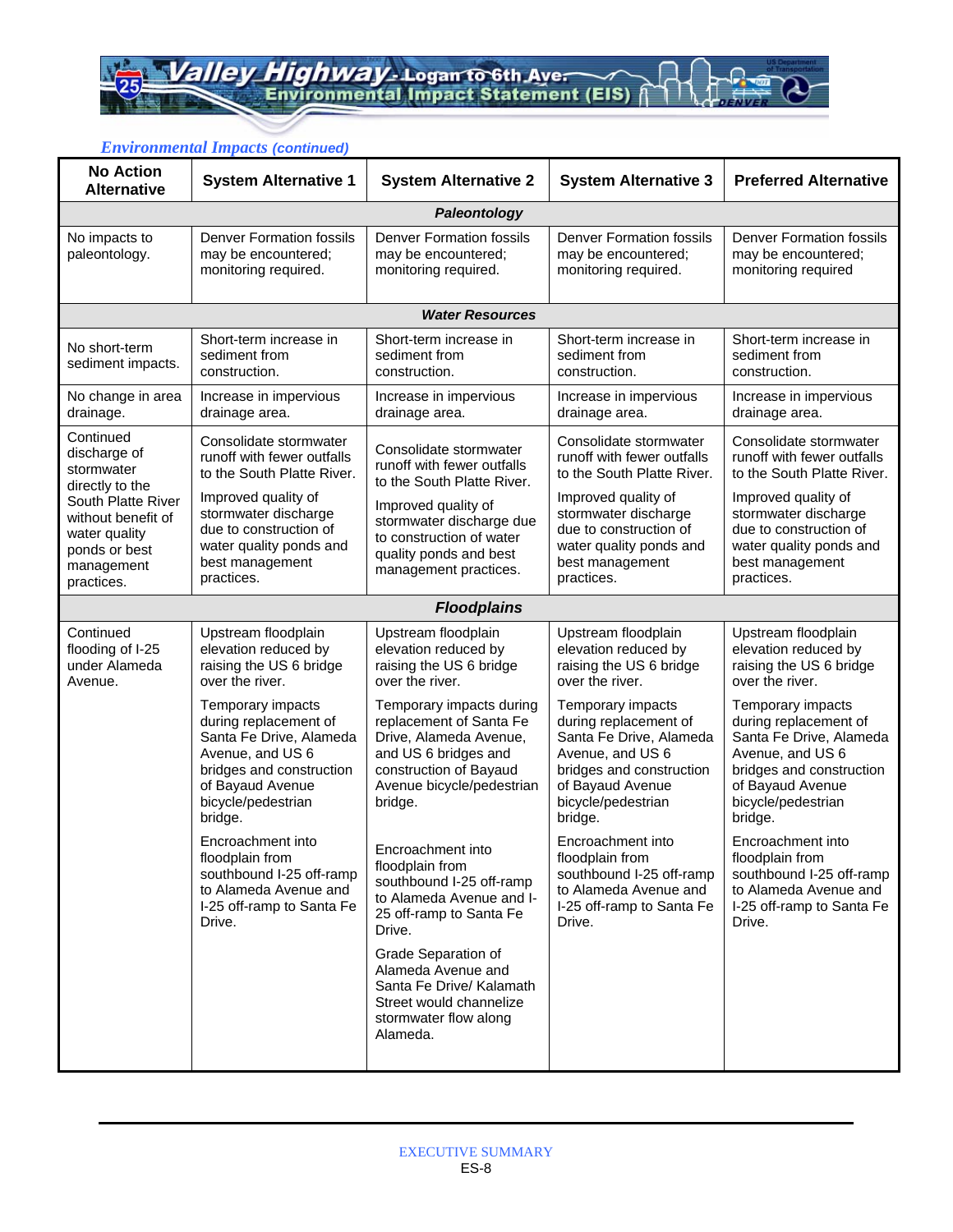| <b>No Action</b><br><b>Alternative</b>                                                                     | <b>System Alternative 1</b>                                                                                                                                                                                                                                                                                                                                     | <b>System Alternative 2</b>                                                                                                                                                                                                                                                                                                              | <b>System Alternative 3</b>                                                                                                                                                                                                                                                                                                                                     | <b>Preferred Alternative</b>                                                                                                                                                                                                                                                                                                                                    |
|------------------------------------------------------------------------------------------------------------|-----------------------------------------------------------------------------------------------------------------------------------------------------------------------------------------------------------------------------------------------------------------------------------------------------------------------------------------------------------------|------------------------------------------------------------------------------------------------------------------------------------------------------------------------------------------------------------------------------------------------------------------------------------------------------------------------------------------|-----------------------------------------------------------------------------------------------------------------------------------------------------------------------------------------------------------------------------------------------------------------------------------------------------------------------------------------------------------------|-----------------------------------------------------------------------------------------------------------------------------------------------------------------------------------------------------------------------------------------------------------------------------------------------------------------------------------------------------------------|
|                                                                                                            |                                                                                                                                                                                                                                                                                                                                                                 | Wetlands, Waters of the U.S. and Open Water                                                                                                                                                                                                                                                                                              |                                                                                                                                                                                                                                                                                                                                                                 |                                                                                                                                                                                                                                                                                                                                                                 |
| No impacts to<br>existing wetlands.                                                                        | $0.274$ acre of<br>jurisdictional and non-<br>jurisdictional wetlands<br>impacted.                                                                                                                                                                                                                                                                              | 0.281 acre of jurisdictional<br>and non-jurisdictional<br>wetlands impacted.<br>0.495 acre of open water                                                                                                                                                                                                                                 | $0.240$ acre of<br>jurisdictional and non-<br>jurisdictional wetlands<br>impacted.                                                                                                                                                                                                                                                                              | $0.274$ acre of<br>jurisdictional and non-<br>jurisdictional wetlands<br>impacted                                                                                                                                                                                                                                                                               |
|                                                                                                            | 0.495 acre of open water<br>impacted.                                                                                                                                                                                                                                                                                                                           | impacted.                                                                                                                                                                                                                                                                                                                                | 0.495 acre of open water<br>impacted.                                                                                                                                                                                                                                                                                                                           | 0.495 acre of open water<br>impacted.                                                                                                                                                                                                                                                                                                                           |
|                                                                                                            |                                                                                                                                                                                                                                                                                                                                                                 | <b>Vegetation and Wildlife</b>                                                                                                                                                                                                                                                                                                           |                                                                                                                                                                                                                                                                                                                                                                 |                                                                                                                                                                                                                                                                                                                                                                 |
| No impacts to<br>vegetation.                                                                               | Removal of vegetation<br>during construction.<br>Potential introduction of<br>noxious weeds into areas<br>disturbed by                                                                                                                                                                                                                                          | Removal of vegetation<br>during construction.<br>Potential introduction of<br>noxious weeds into areas<br>disturbed by construction.                                                                                                                                                                                                     | Removal of vegetation<br>during construction.<br>Potential introduction of<br>noxious weeds into areas<br>disturbed by                                                                                                                                                                                                                                          | Removal of vegetation<br>during construction.<br>Potential introduction of<br>noxious weeds into areas<br>disturbed by                                                                                                                                                                                                                                          |
| Continued<br>restriction of<br>wildlife movement<br>along the South<br>Platte River due to<br>low bridges. | construction.<br>Short-term disturbance of<br>wildlife and aquatic<br>habitat during<br>construction.<br>Improvements to US 6<br>and Santa Fe Drive<br>bridges would move<br>traffic away from wildlife<br>habitat along the South<br>Platte.<br>Improvement of wildlife<br>travel corridor by<br>increased horizontal and<br>vertical clearance of<br>bridges. | Short-term disturbance of<br>wildlife and aquatic habitat<br>during construction.<br>Improvements to US 6<br>and Santa Fe Drive<br>bridges would move traffic<br>away from wildlife habitat<br>along the South Platte.<br>Improvement of wildlife<br>travel corridor by<br>increased horizontal and<br>vertical clearance of<br>bridges. | construction.<br>Short-term disturbance of<br>wildlife and aquatic<br>habitat during<br>construction.<br>Improvements to US 6<br>and Santa Fe Drive<br>bridges would move<br>traffic away from wildlife<br>habitat along the South<br>Platte.<br>Improvement of wildlife<br>travel corridor by<br>increased horizontal and<br>vertical clearance of<br>bridges. | construction.<br>Short-term disturbance of<br>wildlife and aquatic<br>habitat during<br>construction.<br>Improvements to US 6<br>and Santa Fe Drive<br>bridges would move<br>traffic away from wildlife<br>habitat along the South<br>Platte.<br>Improvement of wildlife<br>travel corridor by<br>increased horizontal and<br>vertical clearance of<br>bridges. |
|                                                                                                            |                                                                                                                                                                                                                                                                                                                                                                 | <b>Hazardous Waste</b>                                                                                                                                                                                                                                                                                                                   |                                                                                                                                                                                                                                                                                                                                                                 |                                                                                                                                                                                                                                                                                                                                                                 |
| No hazardous<br>waste impacts.                                                                             | 14 properties identified<br>with potential or<br>recognized<br>environmental conditions<br>to be acquired for right-<br>of-way.                                                                                                                                                                                                                                 | 19 properties identified<br>with potential or<br>recognized environmental<br>conditions to be acquired<br>for right-of-way.                                                                                                                                                                                                              | 13 properties identified<br>with potential or<br>recognized<br>environmental conditions<br>to be acquired for right-<br>of-way.                                                                                                                                                                                                                                 | 13 properties identified<br>with potential or<br>recognized<br>environmental conditions<br>to be acquired for right-<br>of-way.                                                                                                                                                                                                                                 |
|                                                                                                            | Excavations in the<br>vicinity of Broadway /<br>I-25 interchange would<br>encounter contaminated<br>groundwater and soil.                                                                                                                                                                                                                                       | Excavations in the vicinity<br>of Broadway / I-25<br>interchange and for<br>southbound Broadway to<br>southbound I-25 tunnel<br>would encounter<br>contaminated soil and<br>groundwater, and could<br>conflict with on-going<br>remediation by others.                                                                                   | Excavations in the<br>vicinity of Broadway /<br>I-25 interchange would<br>encounter contaminated<br>groundwater and soil.                                                                                                                                                                                                                                       | Excavations in the<br>vicinity of Broadway /<br>I-25 interchange would<br>encounter contaminated<br>groundwater and soil.                                                                                                                                                                                                                                       |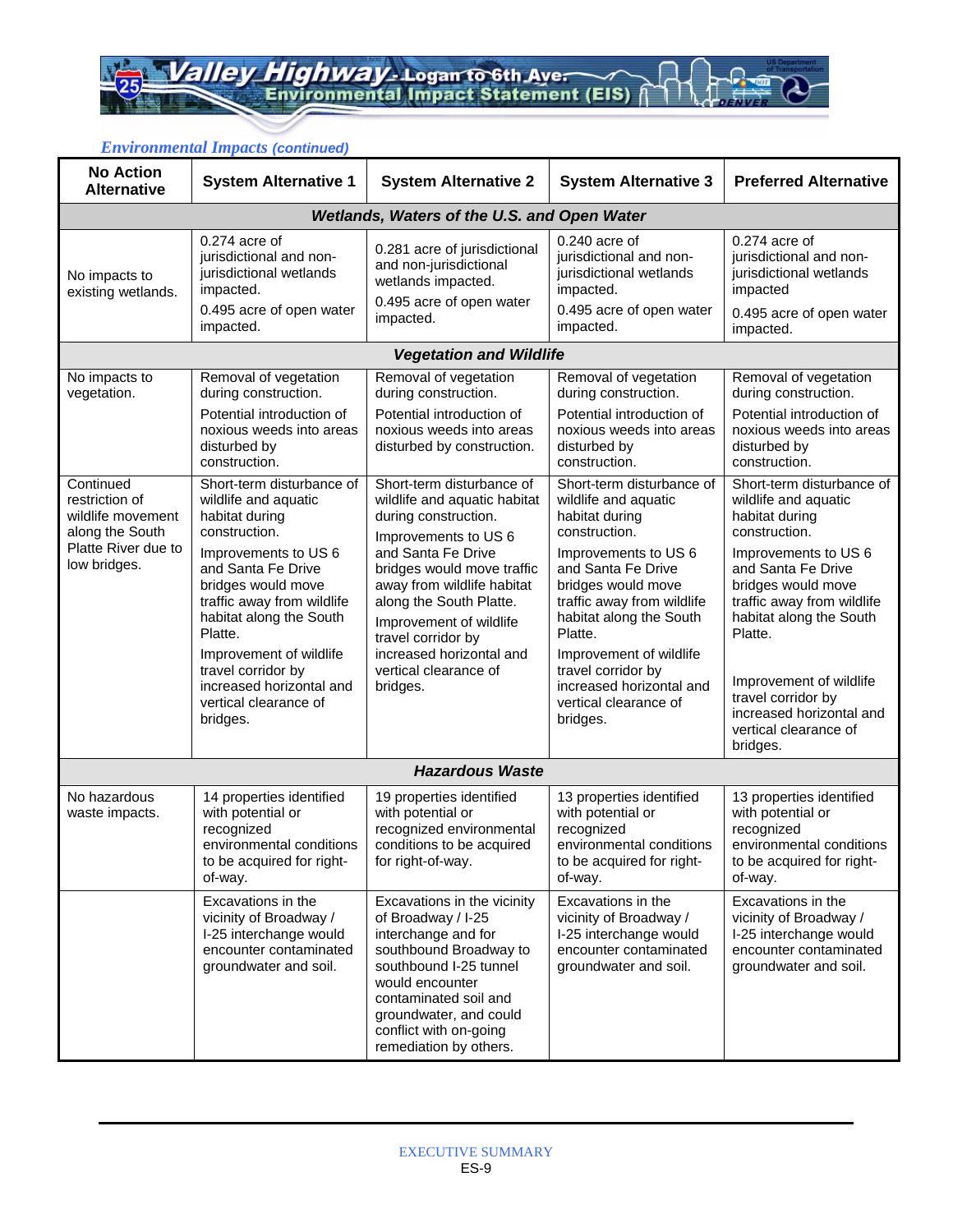| <b>No Action</b><br><b>Alternative</b> | <b>System Alternative 1</b>                                                                                                                                                                    | <b>System Alternative 2</b>                                                                                                                                                                      | <b>System Alternative 3</b>                                                                                                                                                                    | <b>Preferred Alternative</b>                                                                                                                                                                   |
|----------------------------------------|------------------------------------------------------------------------------------------------------------------------------------------------------------------------------------------------|--------------------------------------------------------------------------------------------------------------------------------------------------------------------------------------------------|------------------------------------------------------------------------------------------------------------------------------------------------------------------------------------------------|------------------------------------------------------------------------------------------------------------------------------------------------------------------------------------------------|
|                                        |                                                                                                                                                                                                | <b>Hazardous Waste (continued)</b>                                                                                                                                                               |                                                                                                                                                                                                |                                                                                                                                                                                                |
|                                        | Excavations in the<br>vicinity of the Santa Fe<br>Drive / I-25 interchange<br>may encounter<br>contaminated<br>groundwater, soil, and fill<br>material.                                        | Excavations in the vicinity<br>of the Santa Fe Drive / I-<br>25 interchange may<br>encounter contaminated<br>groundwater, soil, and fill<br>material.                                            | Excavations in the<br>vicinity of the Santa Fe<br>Drive / I-25 interchange<br>may encounter<br>contaminated<br>groundwater, soil, and fill<br>material.                                        | Excavations in the<br>vicinity of the Santa Fe<br>Drive / I-25 interchange<br>may encounter<br>contaminated<br>groundwater, soil, and fill<br>material.                                        |
|                                        | Excavations in the<br>vicinity of the Alameda<br>Avenue / I-25<br>interchange may<br>encounter contaminated<br>groundwater, soil, and fill<br>material.                                        | Excavations in the vicinity<br>of the Alameda Avenue /<br>I-25 interchange may<br>encounter contaminated<br>groundwater, soil, and fill<br>material.                                             | Excavations in the<br>vicinity of the Alameda<br>Avenue / I-25<br>interchange may<br>encounter contaminated<br>groundwater, soil, and fill<br>material.                                        | Excavations in the<br>vicinity of the Alameda<br>Avenue/ I-25 interchange<br>may encounter<br>contaminated<br>groundwater, soil, and fill<br>material.                                         |
|                                        | Relocation of<br><b>Consolidated Main Line</b><br>along I-25 parallel to<br>existing track may<br>encounter contaminated<br>groundwater, soil, and fill<br>material.                           | Relocation of<br><b>Consolidated Main Line</b><br>along I-25 parallel to<br>existing track may<br>encounter contaminated<br>groundwater, soil, and fill<br>material.                             | Relocation of<br><b>Consolidated Main Line</b><br>along I-25 parallel to<br>existing track may<br>encounter contaminated<br>groundwater, soil, and fill<br>material.                           | Relocation of<br><b>Consolidated Main Line</b><br>along I-25 parallel to<br>existing track may<br>encounter contaminated<br>groundwater, soil, and fill<br>material.                           |
|                                        | Excavations in the<br>vicinity of the I-25 / US 6<br>interchange may<br>encounter contaminated<br>groundwater, soil, fill<br>material, and methane.<br>Excavations along US 6<br>may encounter | Excavations in the vicinity<br>of the $1-25 / US 6$<br>interchange may<br>encounter contaminated<br>groundwater, soil, fill<br>material, and methane.<br>Excavations along US 6<br>may encounter | Excavations in the<br>vicinity of the I-25 / US 6<br>interchange may<br>encounter contaminated<br>groundwater, soil, fill<br>material, and methane.<br>Excavations along US 6<br>may encounter | Excavations in the<br>vicinity of the I-25 / US 6<br>interchange may<br>encounter contaminated<br>groundwater, soil, fill<br>material, and methane.<br>Excavations along US 6<br>may encounter |
|                                        | contaminated soil and<br>groundwater.                                                                                                                                                          | contaminated soil and<br>groundwater.                                                                                                                                                            | contaminated soil and<br>groundwater.                                                                                                                                                          | contaminated soil and<br>groundwater.                                                                                                                                                          |
|                                        | Santa Fe Drive,<br>Alameda Avenue, and<br>US 6 bridges may be<br>coated with lead-based<br>paint.                                                                                              | Santa Fe Drive, Alameda<br>Avenue, US 6, and<br>railroad bridges may be<br>coated with lead-based<br>paint.                                                                                      | Santa Fe Drive, Alameda<br>Avenue, US 6, and<br>railroad bridges may be<br>coated with lead-based<br>paint.                                                                                    | Santa Fe Drive, Alameda<br>Avenue, US 6, and<br>railroad bridges may be<br>coated with lead-based<br>paint.                                                                                    |
|                                        |                                                                                                                                                                                                | <b>Soils and Geology</b>                                                                                                                                                                         |                                                                                                                                                                                                |                                                                                                                                                                                                |
| No impacts to<br>soils.                | Expansive soils and<br>unsuitable fill material<br>may be encountered.                                                                                                                         | Expansive soils and<br>unsuitable fill material may<br>be encountered.                                                                                                                           | Expansive soils and<br>unsuitable fill material<br>may be encountered.                                                                                                                         | Expansive soils and<br>unsuitable fill material<br>may be encountered                                                                                                                          |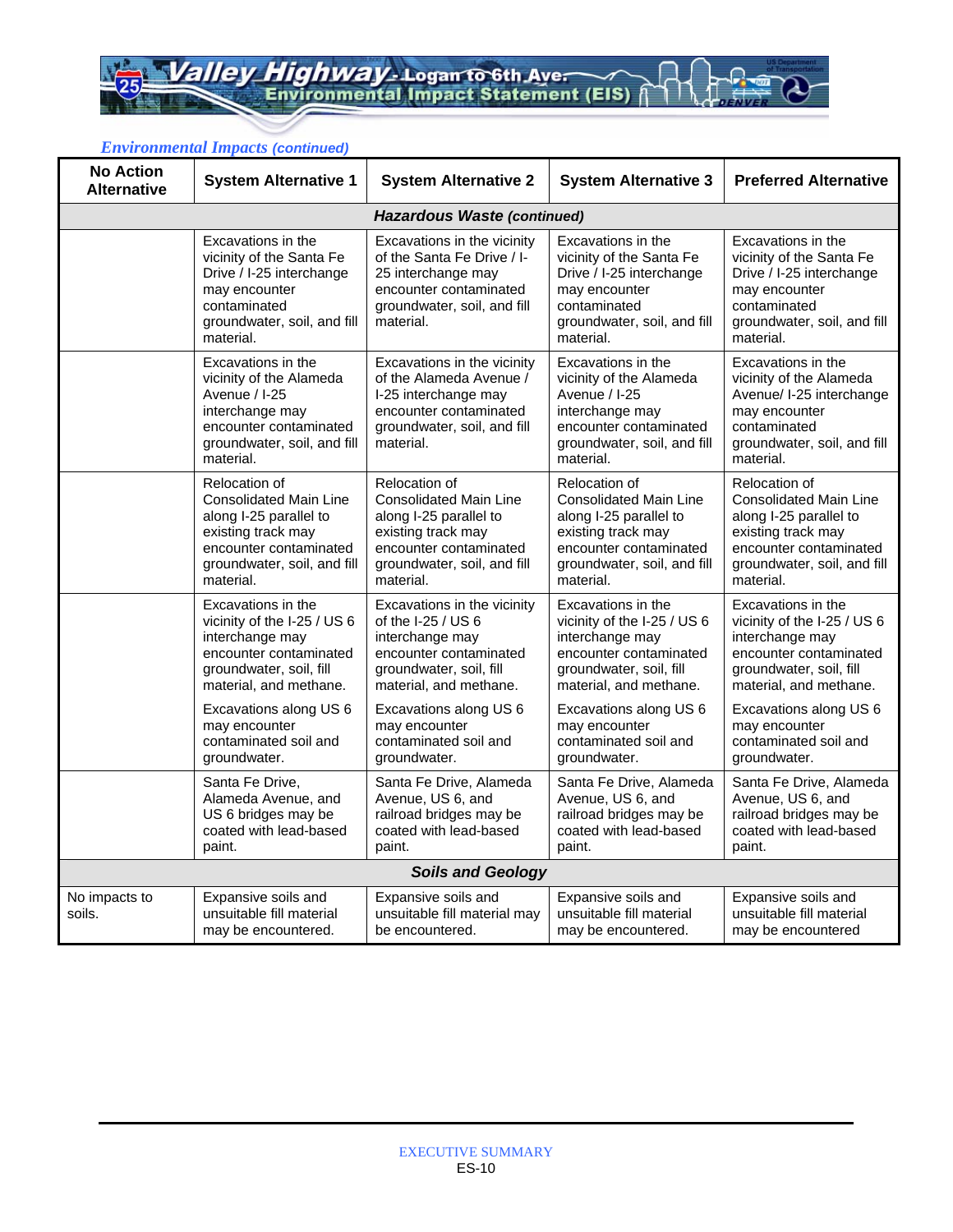Highway - Logan to 6th Ave. lev

#### *Environmental Impacts (continued)*

| <b>No Action</b><br><b>Alternative</b> | <b>System Alternative 1</b>    | <b>System Alternative 2</b> | <b>System Alternative 3</b> | <b>Preferred Alternative</b> |
|----------------------------------------|--------------------------------|-----------------------------|-----------------------------|------------------------------|
|                                        |                                | <b>Energy</b>               |                             |                              |
| Increase in fuel                       | Increase in energy use         | Increase in energy use      | Increase in energy use      | Increase in energy use       |
| use due to                             | due to construction.           | due to construction.        | due to construction.        | due to construction.         |
| inefficient fuel use                   | Decrease in fuel use due       | Decrease in fuel use due    | Decrease in fuel use due    | Decrease in fuel use due     |
| from increased                         | to decreased traffic           | to decreased traffic        | to decreased traffic        | to decreased traffic         |
| traffic congestion.                    | congestion.                    | congestion.                 | congestion.                 | congestion.                  |
|                                        |                                | <b>Construction</b>         |                             |                              |
| No short-term                          | Short-term fugitive dust       | Short-term fugitive dust    | Short-term fugitive dust    | Short-term fugitive dust     |
| construction-                          | emissions during               | emissions during            | emissions during            | emissions during             |
| related impacts.                       | construction.                  | construction.               | construction.               | construction.                |
|                                        | Short-term construction        | Short-term construction     | Short-term construction     | Short-term construction      |
|                                        | noise.                         | noise.                      | noise.                      | noise.                       |
|                                        | Short-term increase in         | Short-term increase in      | Short-term increase in      | Short-term increase in       |
|                                        | sediment from                  | sediment from               | sediment from               | sediment from                |
|                                        | construction.                  | construction.               | construction.               | construction.                |
|                                        | Short-term traffic delays.     | Short-term traffic delays.  | Short-term traffic delays.  | Short-term traffic delays.   |
|                                        | Short-term visual              | Short-term visual impacts.  | Short-term visual           | Short-term visual            |
|                                        | impacts.                       | Short-term utility impacts. | impacts.                    | impacts.                     |
|                                        | Short-term utility<br>impacts. |                             | Short-term utility impacts. | Short-term utility impacts.  |

*Note*: 1 Areas of Change have been identified by the City and County of Denver as areas in which land use change is either underway or desirable. These are primarily older industrial districts, major arterial corridors, and areas adjacent to existing or planned transit facilities.

Detail regarding environmental resources and consequences is provided in **Chapter 4** *Environmental Consequences and Mitigation Measures.*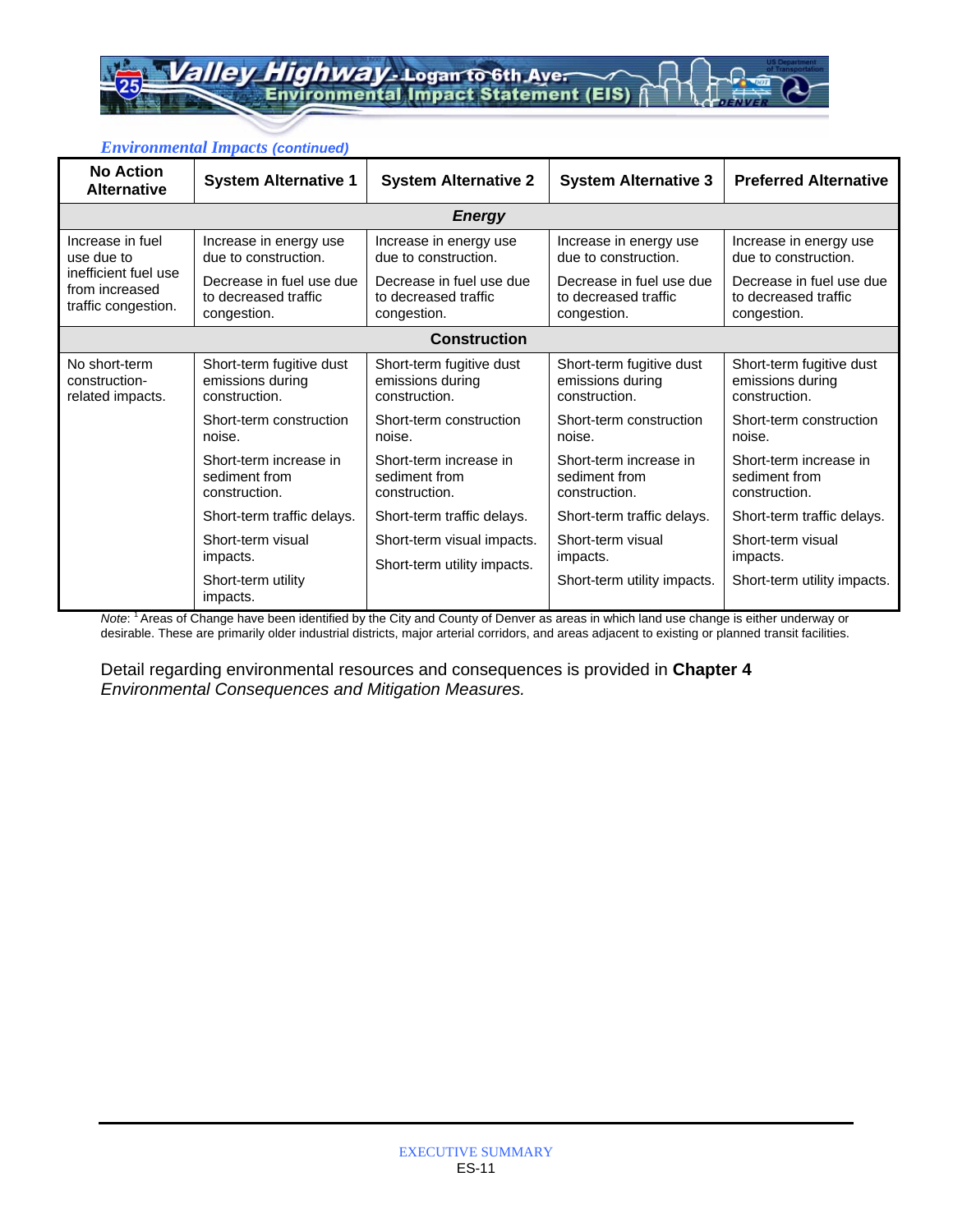# *MITIGATION MEASURES*

Mitigation measures have been identified to address adverse environmental impacts of the Preferred Alternative and can be summarized as follows:

|           | <b>Socio-Economics and Community</b>                                                                                                                                                                                                                                                                                                                              |
|-----------|-------------------------------------------------------------------------------------------------------------------------------------------------------------------------------------------------------------------------------------------------------------------------------------------------------------------------------------------------------------------|
| $\bullet$ | Continue information and discussions with local community during planning and implementation to minimize disruptions                                                                                                                                                                                                                                              |
|           | Continue consideration of environmental justice through final design and implementation                                                                                                                                                                                                                                                                           |
|           | <b>Right-of-Way and Displacements</b>                                                                                                                                                                                                                                                                                                                             |
| $\bullet$ | Conform to the requirements set forth in the Uniform Relocation Assistance and Real Property Acquisitions Policies Act of<br>1970 (Public Law 91-646) and the Uniform Relocation Act Amendments of 1987 (Public Law 100-17), each of which<br>contains specific requirements that govern the manner in which a government entity acquires property for public use |
|           | Prepare a relocation analysis and provide relocation advisory service                                                                                                                                                                                                                                                                                             |
|           | <b>Parks and Recreation</b>                                                                                                                                                                                                                                                                                                                                       |
| $\bullet$ | Prepare final design to acquire the least possible amount of park land while meeting operational and safety requirements                                                                                                                                                                                                                                          |
|           | Redesign/reconstruct Barnum East Park to provide equivalent or upgraded facilities                                                                                                                                                                                                                                                                                |
|           | <b>Aesthetics and Urban Design</b>                                                                                                                                                                                                                                                                                                                                |
| $\bullet$ | Use conceptual "kit of parts" in design of aesthetic elements and treatments                                                                                                                                                                                                                                                                                      |
|           | Continue coordination with other agencies through final design and implementation                                                                                                                                                                                                                                                                                 |
|           | <b>Air Quality</b>                                                                                                                                                                                                                                                                                                                                                |
| $\bullet$ | Maintain construction equipment in good working order                                                                                                                                                                                                                                                                                                             |
|           | Implement a dust control plan                                                                                                                                                                                                                                                                                                                                     |
|           | Ensure no excessive idling of inactive or unnecessary equipment or vehicles                                                                                                                                                                                                                                                                                       |
|           | Use higher-grade fuel in construction equipment                                                                                                                                                                                                                                                                                                                   |
|           | Locate stationary equipment as far from sensitive receivers as possible                                                                                                                                                                                                                                                                                           |
|           | <b>Noise and Vibration</b>                                                                                                                                                                                                                                                                                                                                        |
| $\bullet$ | Provide noise barrier along I-25 in the vicinity of 800 block of S. Lincoln St. and a portion of the South Platte River Trail                                                                                                                                                                                                                                     |
|           | No vibration mitigation measures are necessary                                                                                                                                                                                                                                                                                                                    |
| $\bullet$ | During preparation of final design, consider elements to reduce "nuisance noise" experienced near the highway                                                                                                                                                                                                                                                     |
|           | <b>Historic and Archaeological Preservation</b>                                                                                                                                                                                                                                                                                                                   |
|           | • Mitigation not required for the Preferred Alternative                                                                                                                                                                                                                                                                                                           |
|           | Paleontology                                                                                                                                                                                                                                                                                                                                                      |
|           | Monitor, as feasible, areas where Denver Formation rocks may be disturbed. Have the CDOT paleontologist examine<br>project design plans as each is finalized to determine the extent of impact to the Denver Formation, and the scope, if any,<br>of monitoring work required                                                                                     |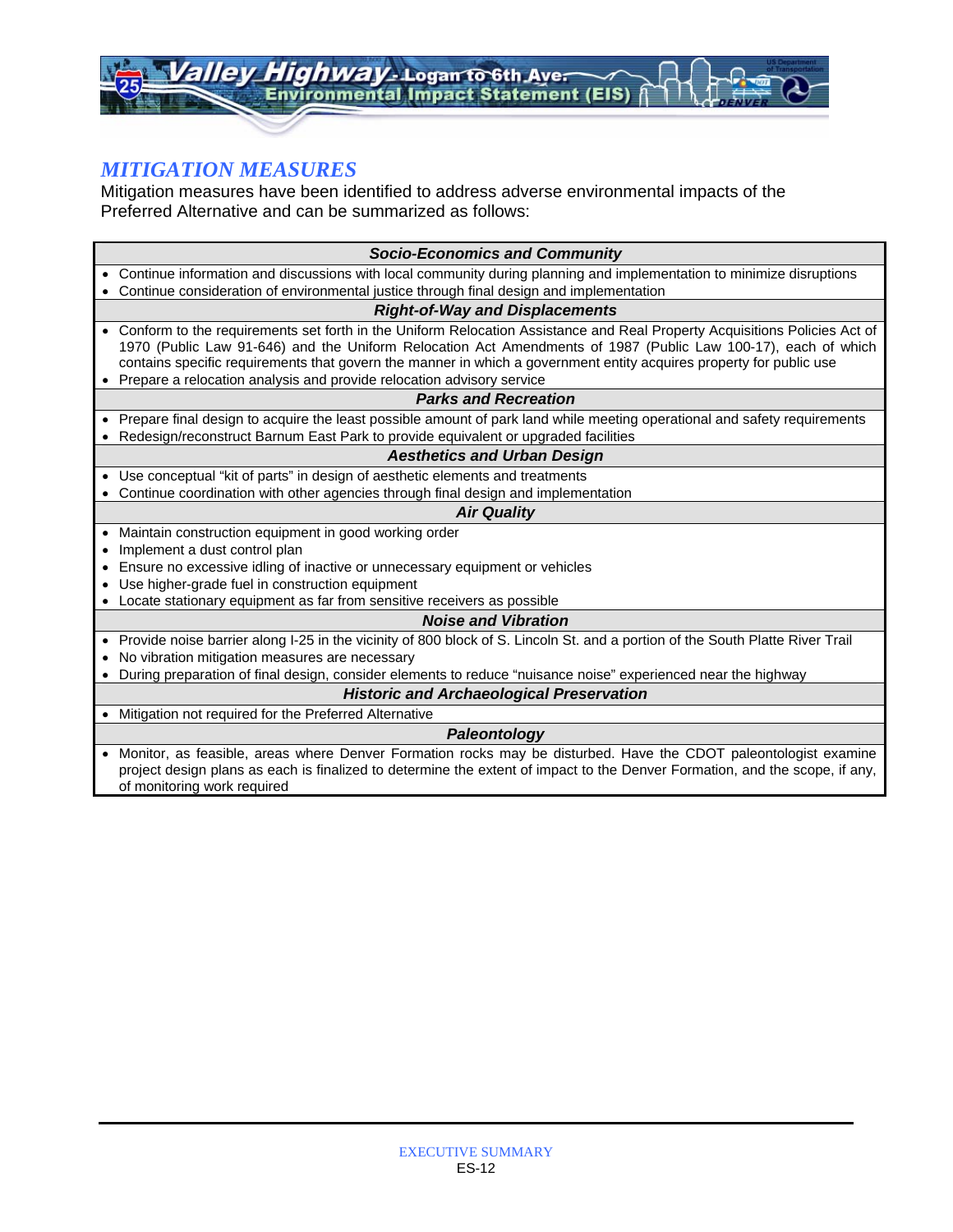ghway - Logan to 6th Aver ironmental Impact Statement (EIS)

*MITIGATION MEASURES (continued)* 

#### *Water Quality and Water Resources*

- Use construction BMPs to reduce temporary impacts
- On-site project area runoff will be controlled through water quality ponds or other BMPs to settle and improve water quality runoff releasing to the South Platte River
- Reduction of the overall number of outfalls into the South Platte River and installation of energy dissipaters, such as riprap, at outfalls to reduce erosion potential
- Use of pump stations to remove runoff at underpasses on grades separations and water quality ponds to settle sediment and improve water quality releasing into the South Platte River
- Application of the BMPs would be further defined during the final engineering phase of this project. Substantial conditions and designs would be developed during final design, as appropriate, and in accordance with CDOT's environmental mission statement and environmental policy

#### *Floodplains*

- Construct bridges on piers or outside of floodplain to minimize impacts
- Restore bridge construction areas
- Install storm sewer improvements to reduce flooding on I-25 under Alameda Avenue
- Provide additional volume in areas of floodplain encroachment for overall "no rise" in floodplain

#### *Wetlands, Waters of the U.S., and Open Water*

- Mitigate jurisdictional and non-jurisdictional wetlands on a 1:1 basis
- Minimize culvert lengths and use construction BMPs to reduce impacts
- Use construction BMPs to reduce temporary impacts
- Use water quality BMPs to minimize indirect impacts from non-point source pollution

#### *Vegetation and Wildlife*

- Revegetate construction areas using CDOT-approved native seed mix
- If construction occurs outside of appropriate seeding windows, slopes will be temporarily protected from erosion using mulch and mulch tackifier
- Replace trees greater than 2 inches in diameter on a 1:1 basis
- Existing shrubs removed during construction will be replaced with native species to their pre-construction aerial coverage
- Impacted landscape areas (irrigated or otherwise) shall be enhanced and incorporated into final design to ensure the existing landscape does not become fragmented
- Clean construction vehicles before entering construction site to control noxious weed introduction
- Prepare and implement an Integrated Weed Management Plan to target noxious weed populations
- Conduct habitat disturbing activities, such as tree removal, grading, scraping, grubbing, etc., during the non-breeding season unless the area has been verified by a qualified biologist that no active nests are present

#### *Hazardous Waste*

- Conduct individual, site-specific initial site assessments of properties before acquiring right-of-way
- Conduct a preliminary site investigation before final design to identify soil and groundwater contamination that may affect feasibility evaluation and final design
- Prepare a materials handling plan and a health and safety plan, which includes asbestos-containing material, as required by Section 250.03 of the CDOT Standard Specifications for Road and Bridge Construction
- Conduct an asbestos and miscellaneous material survey prior to demolition of any structures
- Coordinate with OPS and CDPHE, as necessary, for properties being acquired
- Perform a heavy metals based paint survey of bridges in the project area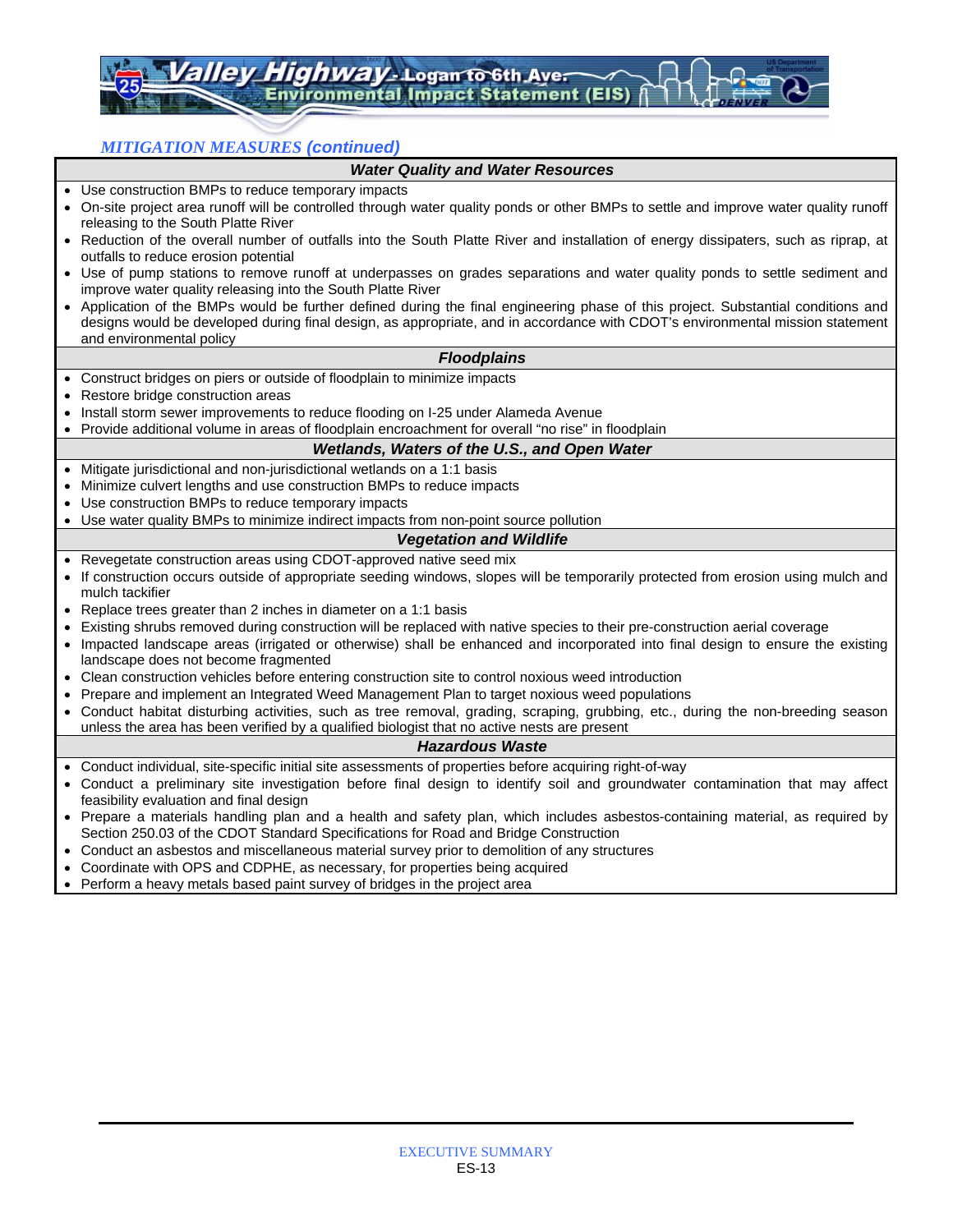### *MITIGATION MEASURES (continued)*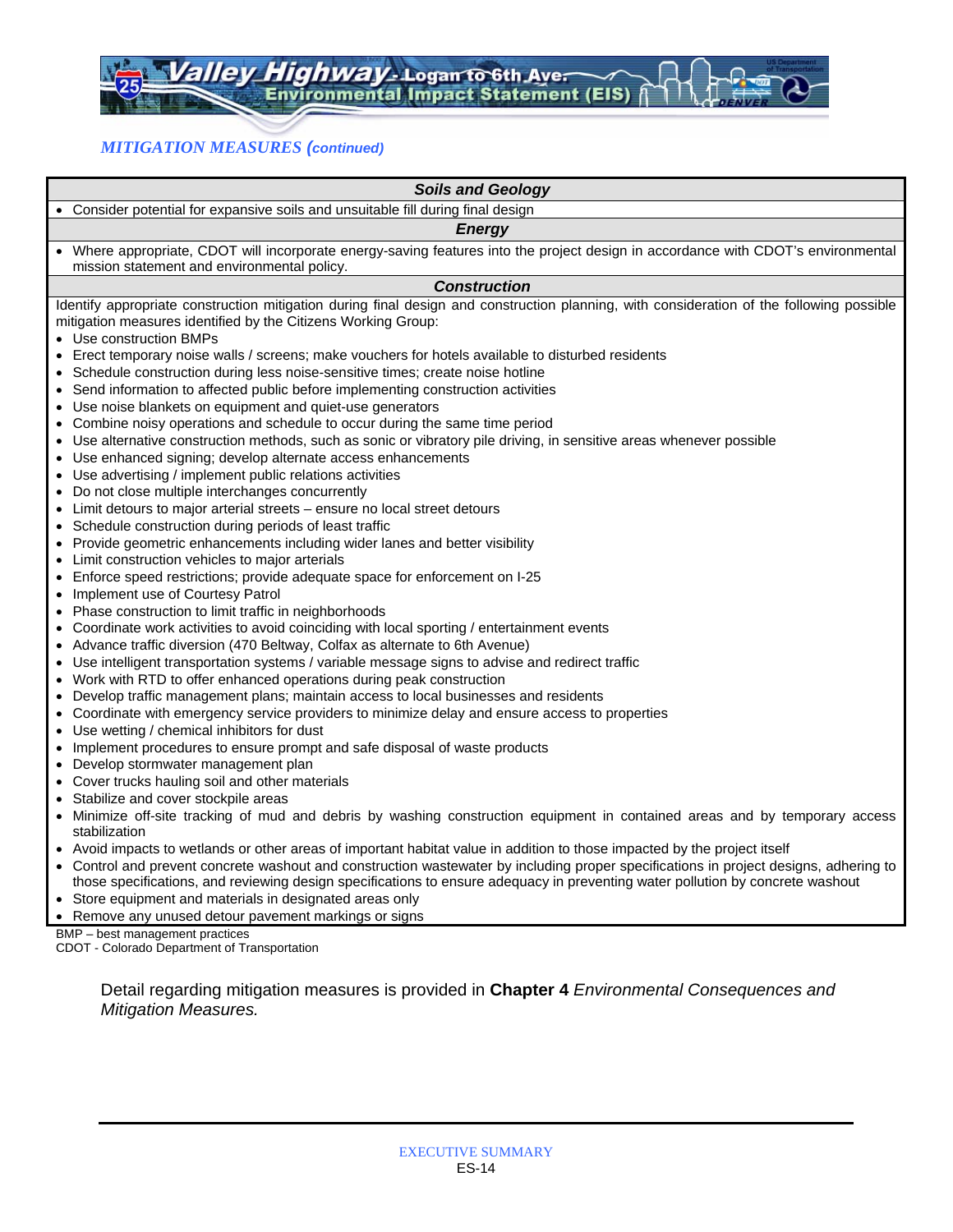# *PHASED PROJECT IMPLEMENTATION*

Total funding for the proposed action has not been identified at this time. Budget placeholders are included in the 2030 Regional Transportation Plan. These budgets fall short of the estimated costs for the system alternatives as reflected in this document. As a result, CDOT and FHWA are planning for phased implementation of the Preferred Alternative. Phased implementation was discussed with the public and agencies during preparation of the Draft EIS and at the Draft EIS public hearing.

With the ROD to be issued after this Final EIS has been made available and public comment received, FHWA and CDOT plan to select an initial phase (Phase 1) for implementation. The identification of a Preferred Alternative for the entire project in this Final EIS is consistent with the FHWA's objective of analyzing and selecting transportation solutions on a broad enough scale to provide meaningful analysis and avoid segmentation. The selection of an initial phase for implementation is consistent with FHWA requirements to have funding for projects identified before final decisions are made (this is known as "fiscal constraint" for transportation projects). It is the intent of CDOT and FHWA to work toward implementation of the Preferred Alternative in its entirety through this phased approach, as additional funds become available.

In cases where a project is implemented in more than one phase, care must be taken to ensure that the transportation system operates acceptably at the conclusion of each phase. This is referred to as "independent utility" – the ability of each phase to operate on its own. Additionally, it must be demonstrated that air quality conformity will not be jeopardized. In addition, any mitigation measures needed in response to project impacts must be implemented with the phase in which the impacts occur, rather than deferred to a later phase.

Phased implementation is typically detailed during final design. However, the requirements of fiscal constraint must be satisfied for FHWA to approve a ROD. Because the fiscally-constrained Regional Transportation Plan (RTP) does not contain the entire Preferred Alternative for the Valley Highway project, CDOT and FHWA believe that it is appropriate to identify project phasing within the NEPA process. This will allow consideration of phasing at an earlier time than for many projects, with the goal of better understanding of the impacts of phasing as well as increased opportunity for public involvement.

The fiscally-constrained element of the 2030 RTP establishes reasonably expected funding for the project corridor through the year 2030 as follows:

- I-25: Broadway to Alameda \$84.0 million
- US 6: Bryant \$15.0 million
- US 6: Federal \$8.1 million

This indicates that \$107.1 million (in 2005 dollars) can reasonably be expected for the project corridor through the year 2030, including \$84 million for I-25 and \$23.1 million for US 6. This compares with estimated costs for the entire Preferred Alternative of \$294 million.

CDOT and FHWA have identified six project phases for implementation of the entire Preferred Alternative, as follows: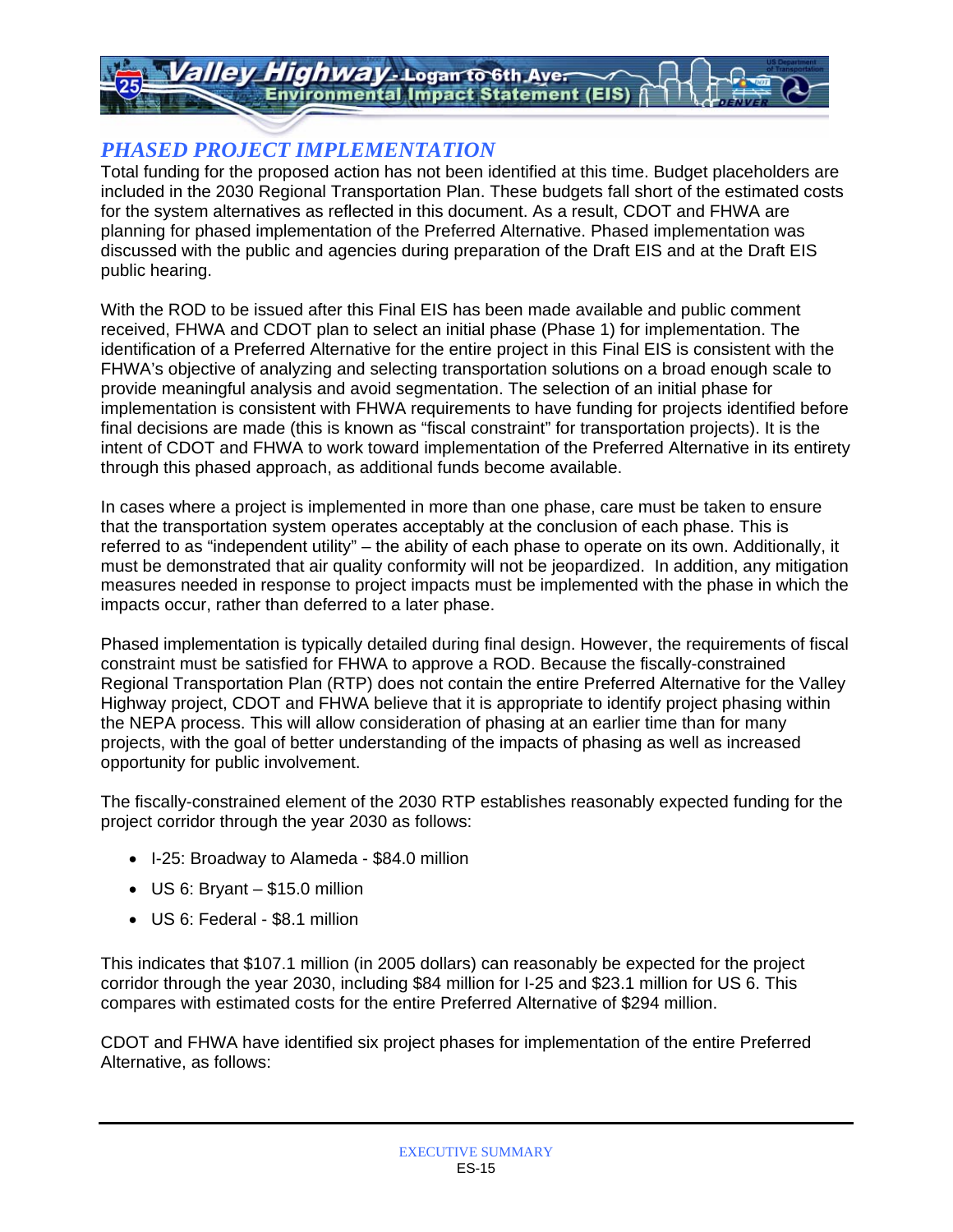## *Project Phases and Priorities*

| <b>Phase</b>                            | <b>Phase Package Description</b>                                                                                                                                                                                                                                                                                                              | <b>Sequencing</b>                  | Probable            | <b>Comments</b>                                                                                                                                                                                                                                                                                                         |
|-----------------------------------------|-----------------------------------------------------------------------------------------------------------------------------------------------------------------------------------------------------------------------------------------------------------------------------------------------------------------------------------------------|------------------------------------|---------------------|-------------------------------------------------------------------------------------------------------------------------------------------------------------------------------------------------------------------------------------------------------------------------------------------------------------------------|
|                                         | <b>Elements Included</b>                                                                                                                                                                                                                                                                                                                      | <b>Restrictions</b><br>None        | Cost<br>\$81M       | NB and SB structures at Santa                                                                                                                                                                                                                                                                                           |
| 1<br><b>Most</b><br>critical<br>on I-25 | I-25 / Santa Fe Interchange with Lane<br><b>Continuity through Alameda</b><br>• Reconstruction of I-25/ Santa Fe Interchange<br>• Construction of flyover ramp from NB Santa Fe to<br><b>NB I-25</b><br>• Replacement of Alameda bridge over I-25<br>• Reconstruction of I-25 under Alameda with<br>associated sump and drainage improvements |                                    | \$3M ROW<br>\$84M   | Fe both rated as structurally<br>deficient with sufficiency rating<br>of 20.2 and 22.8, respectively.<br>A sufficiency rating of 50 or<br>greater is considered<br>acceptable.<br>Continuous auxiliary lanes on<br>I-25 (US 85 lane balance) will<br>not be fully addressed until<br>Mainline Widening is<br>completed. |
| 1                                       | US 6 / Federal Bridge and Ramps, excluding                                                                                                                                                                                                                                                                                                    | None                               | \$20M               |                                                                                                                                                                                                                                                                                                                         |
| <b>Most</b>                             | <b>Braided Ramp and West Side US 6 / Federal</b>                                                                                                                                                                                                                                                                                              |                                    | \$3M ROW<br>\$23M   |                                                                                                                                                                                                                                                                                                                         |
| critical<br>on                          | Ramps<br>• Closure of Bryant Street Interchange to US 6                                                                                                                                                                                                                                                                                       |                                    |                     |                                                                                                                                                                                                                                                                                                                         |
| US <sub>6</sub>                         | • Replacement of Federal Blvd. bridge over US 6                                                                                                                                                                                                                                                                                               |                                    |                     |                                                                                                                                                                                                                                                                                                                         |
|                                         | Reconfiguration/reconstruction of ramps                                                                                                                                                                                                                                                                                                       |                                    |                     |                                                                                                                                                                                                                                                                                                                         |
| $\overline{\mathbf{2}}$                 | • Reconfiguration of Barnum East Park<br>I-25/ Alameda Interchange and Alameda                                                                                                                                                                                                                                                                | Must follow or                     | \$18M               |                                                                                                                                                                                                                                                                                                                         |
|                                         | <b>Bridge over South Platte</b>                                                                                                                                                                                                                                                                                                               | be concurrent                      | \$5M ROW            |                                                                                                                                                                                                                                                                                                                         |
|                                         | • Alameda widening from Lipan St. to Santa Fe Drive                                                                                                                                                                                                                                                                                           | with <b>I-25 /</b>                 | \$23M               |                                                                                                                                                                                                                                                                                                                         |
|                                         | • Replacement of Alameda bridge over the S. Platte                                                                                                                                                                                                                                                                                            | Santa Fe<br>Interchange            |                     |                                                                                                                                                                                                                                                                                                                         |
|                                         | River<br>• Construction of Lipan St. and closure of Platte                                                                                                                                                                                                                                                                                    |                                    |                     |                                                                                                                                                                                                                                                                                                                         |
|                                         | River Drive north of Alameda                                                                                                                                                                                                                                                                                                                  |                                    |                     |                                                                                                                                                                                                                                                                                                                         |
|                                         | • Widening of Lipan south of Alameda                                                                                                                                                                                                                                                                                                          |                                    |                     |                                                                                                                                                                                                                                                                                                                         |
| $\mathbf{3}$                            | • Replacement of Alameda ramps to I-25<br>I-25 Mainline Widening From Alameda to US 6                                                                                                                                                                                                                                                         | Must follow or                     | \$28M               | Railroad relocation sequencing                                                                                                                                                                                                                                                                                          |
|                                         | • Relocation of CML railroad to allow widening of                                                                                                                                                                                                                                                                                             | be concurrent                      | \$8M ROW            | and logistics requires further                                                                                                                                                                                                                                                                                          |
|                                         | $1-25$                                                                                                                                                                                                                                                                                                                                        | with                               | \$36M               | detailed evaluation.                                                                                                                                                                                                                                                                                                    |
|                                         | • Reconstruction of I-25 north of Alameda to full<br>section with shoulders                                                                                                                                                                                                                                                                   | I-25/ Alameda<br>Interchange       |                     |                                                                                                                                                                                                                                                                                                                         |
| 4                                       | Santa Fe/ Kalamath CML Grade Separation                                                                                                                                                                                                                                                                                                       | Must follow                        | \$22M               |                                                                                                                                                                                                                                                                                                                         |
|                                         | • Construction of road underpasses taking Santa Fe                                                                                                                                                                                                                                                                                            | I-25/ Alameda                      | \$7M                |                                                                                                                                                                                                                                                                                                                         |
|                                         | and Kalamath under the CML                                                                                                                                                                                                                                                                                                                    | Interchange.<br>Must follow or     | Ped.Br.<br>\$7M ROW |                                                                                                                                                                                                                                                                                                                         |
|                                         | • Construction of pedestrian/ bicycle bridge over<br>Santa Fe, Kalamath, CML, I-25 and South Platte                                                                                                                                                                                                                                           | be concurrent                      | \$36M               |                                                                                                                                                                                                                                                                                                                         |
|                                         | River along Bayaud alignment                                                                                                                                                                                                                                                                                                                  | with I-25                          |                     |                                                                                                                                                                                                                                                                                                                         |
|                                         |                                                                                                                                                                                                                                                                                                                                               | <b>Mainline</b><br>widening from   |                     |                                                                                                                                                                                                                                                                                                                         |
|                                         |                                                                                                                                                                                                                                                                                                                                               | Alameda to                         |                     |                                                                                                                                                                                                                                                                                                                         |
|                                         |                                                                                                                                                                                                                                                                                                                                               | US <sub>6</sub>                    |                     |                                                                                                                                                                                                                                                                                                                         |
| 5                                       | US 6 from Federal to I-25 with Braided Ramp<br>• Reconstruction of US 6 from Federal to I-25                                                                                                                                                                                                                                                  | Must follow<br>US 6 / Federal      | \$75M<br>\$2M ROW   |                                                                                                                                                                                                                                                                                                                         |
|                                         | Replacement of US 6 bridge over S. Platte River                                                                                                                                                                                                                                                                                               | <b>Bridge and</b>                  | \$77M               |                                                                                                                                                                                                                                                                                                                         |
|                                         | • Construction of braided ramp from Federal Blvd. to                                                                                                                                                                                                                                                                                          | Ramps excl.<br><b>Braided Ramp</b> |                     |                                                                                                                                                                                                                                                                                                                         |
|                                         | EB US6                                                                                                                                                                                                                                                                                                                                        |                                    |                     |                                                                                                                                                                                                                                                                                                                         |
|                                         | Construction of EB US 6 to Federal off ramp<br>$\bullet$<br>• Construction of Federal to WB US 6 on ramp                                                                                                                                                                                                                                      |                                    |                     |                                                                                                                                                                                                                                                                                                                         |
| 6                                       | I-25/ Broadway Interchange                                                                                                                                                                                                                                                                                                                    | None                               | \$13M               |                                                                                                                                                                                                                                                                                                                         |
|                                         | • Reconfiguration/reconstruction of I-25/Broadway                                                                                                                                                                                                                                                                                             |                                    | \$ 2M ROW           |                                                                                                                                                                                                                                                                                                                         |
|                                         | interchange                                                                                                                                                                                                                                                                                                                                   |                                    | \$15M               |                                                                                                                                                                                                                                                                                                                         |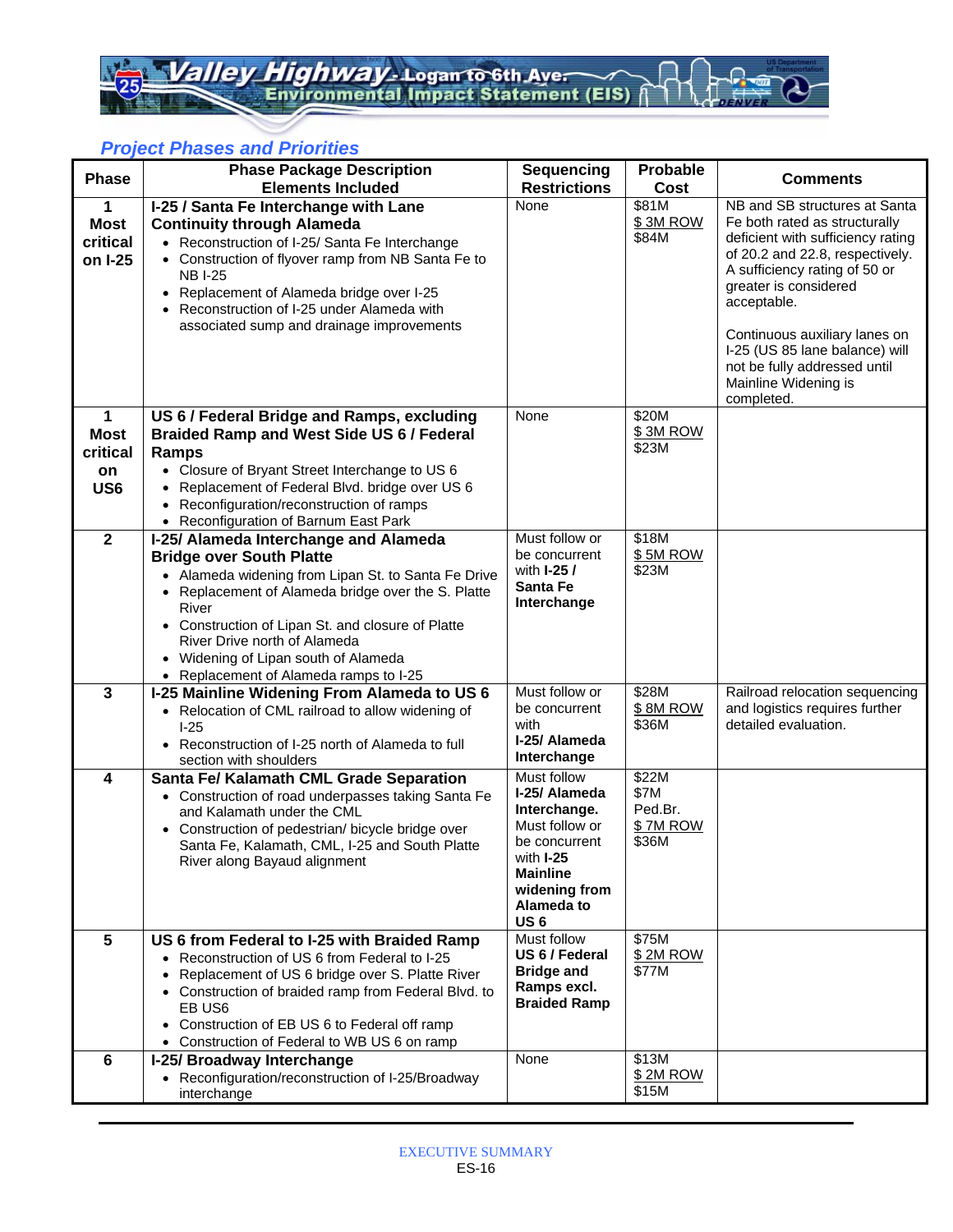Phase 1 was selected to provide improvements aimed at addressing the most critical needs in the I-25 and US 6 corridors. Specifically:

- On I-25, Phase 1 provides for the replacement of structurally-deficient structures at I-25 and Santa Fe Drive
- Also on I-25, Phase 1 provides lane continuity with four through lanes on I-25 to match the sections to the north and south
- On US 6, Phase 1 provides for closure of the Bryant Street interchange with standardization of the Federal interchange. These actions will enhance safety through this high accident area.

It must be noted that these are current priorities. Priorities may change, especially with regard to how phases may fit with future funding amounts. In addition, actions to improve safety (for example, replacement of guard rails, barriers, or repairs on bridges) could occur separately from this effort and will be funded at that time by safety funds and/or other funding sources.

Following their issuance of this Final EIS, CDOT and FHWA will:

- Publish notice of availability of the Final EIS in the Federal Register
- Provide copies of the Final EIS for public review at convenient locations
- Hold a public hearing
- Receive public comments at the public hearing and through written submissions
- Review public comments, prepare responses, and refine the Preferred Alternative and/or project phases in response to comments, as appropriate
- Execute a ROD selecting a fiscally-constrained Phase 1 for implementation

Following execution of a ROD, CDOT and FHWA will proceed with final design and implementation of Phase 1.

Subsequent project phases will be implemented as additional funding become available, and as CDOT and FHWA work toward implementation of the entire Preferred Alternative. For each subsequent phase, a ROD will be issued detailing the phase to be implemented. CDOT and FHWA will review the information provided in this Final EIS and the initial ROD in preparing each subsequent ROD.

Additional detail is provided in **Chapter 7** *Phased Project Implementation.*